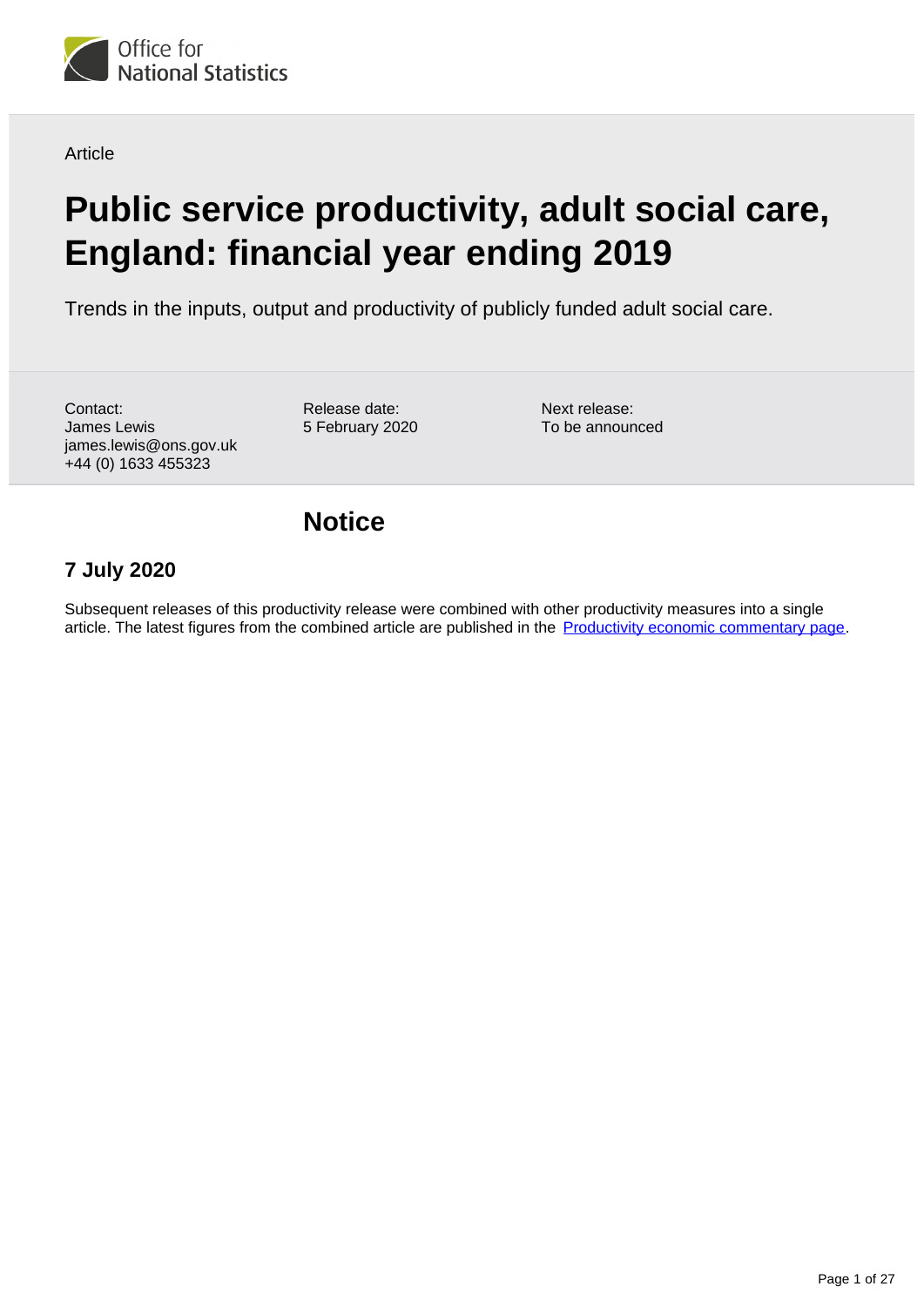# **Table of contents**

- 1. [Main points](#page-2-0)
- 2. [Productivity](#page-2-1)
- 3. [Inputs](#page-6-0)
- 4. [Output quantity](#page-10-0)
- 5. [Output quality](#page-15-0)
- 6. [Productivity in residential and nursing care](#page-18-0)
- 7. [Productivity by client age group](#page-21-0)
- 8. [Revisions](#page-23-0)
- 9. **[Quality and methodology](#page-23-1)**
- 10. [Authors and acknowledgements](#page-26-0)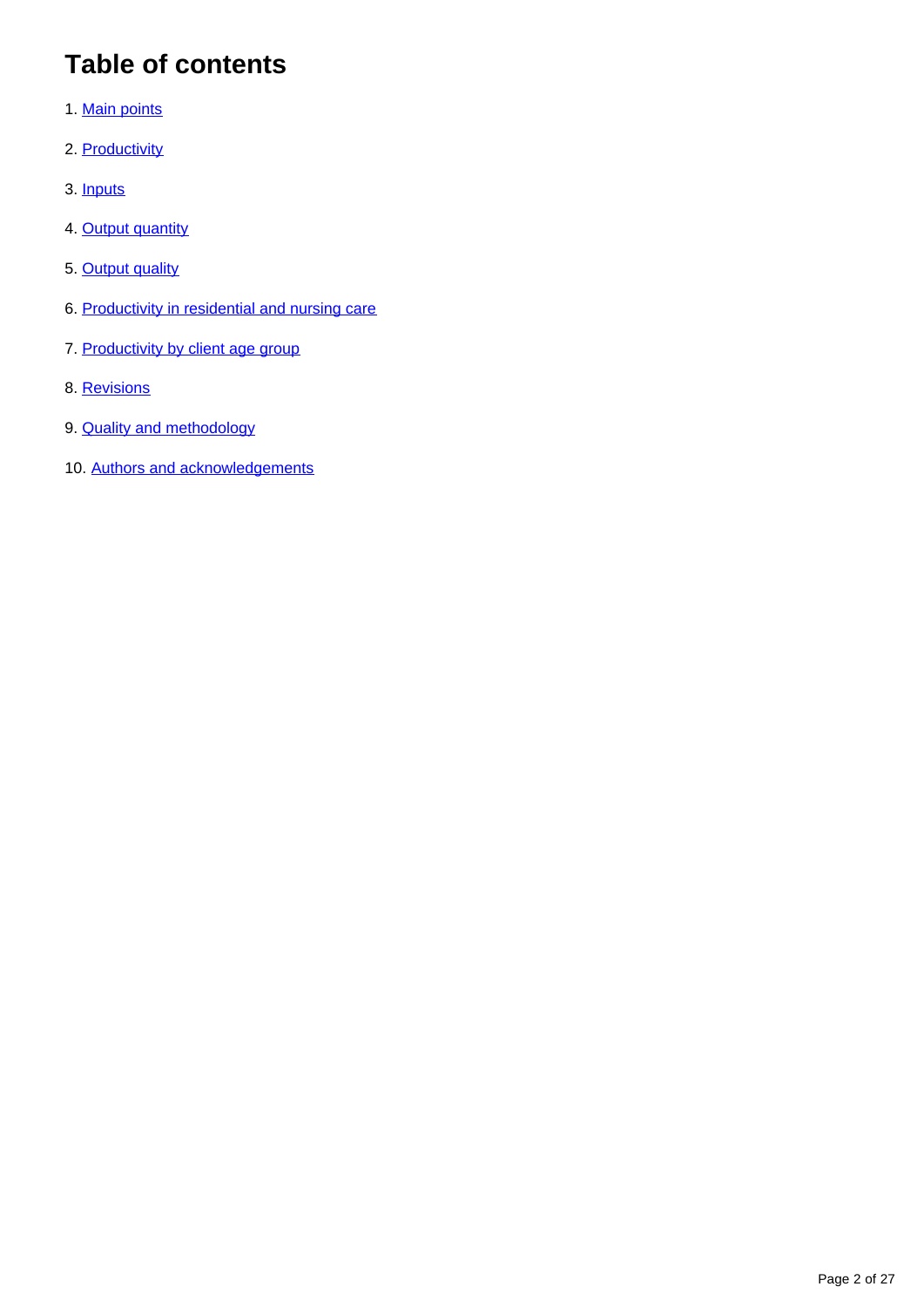# <span id="page-2-0"></span>**1 . Main points**

- Productivity in publicly funded adult social care services fell by 1.4% in financial year ending (FYE) 2019, as more inputs were used, but quality-adjusted output provided decreased slightly.
- The amount of inputs used in the provision of adult social care increased 1.3% in FYE 2019; this was an increase on the 0.3% growth in FYE 2018.
- Quality-adjusted output fell by 0.1% in FYE 2019 as, while the quantity of services provided increased, output quality fell by more; this followed a previous fall in output of 0.3% in FYE 2018.
- While the 0.9% growth in the quantity of output provided was the fastest since FYE 2016, the output quality reduction of 1.0% in FYE 2019 marked the second consecutive year of falling quality.
- Overall, productivity was 9.2% lower in FYE 2019 than in FYE 1997, meaning 9.2% less output was provided for each unit of input.
- Residential and nursing care, which accounts for nearly one-third of adult social care expenditure, experienced a 2.2% fall in productivity in FYE 2019, reflecting falls in both the quantity and quality of output provided.

# <span id="page-2-1"></span>**2 . Productivity**

Productivity across publicly funded adult social care (ASC) fell by 1.4% in financial year ending (FYE) 2019<sup>1</sup>, continuing the trend in FYE 2018, when productivity fell by 0.6%.

Over the course of the available time series, from FYE 1997 to FYE 2019, productivity has fallen by 9.2% overall. This means that in FYE 2019, 9.2% less output was provided for each unit of input than it was in FYE 1997.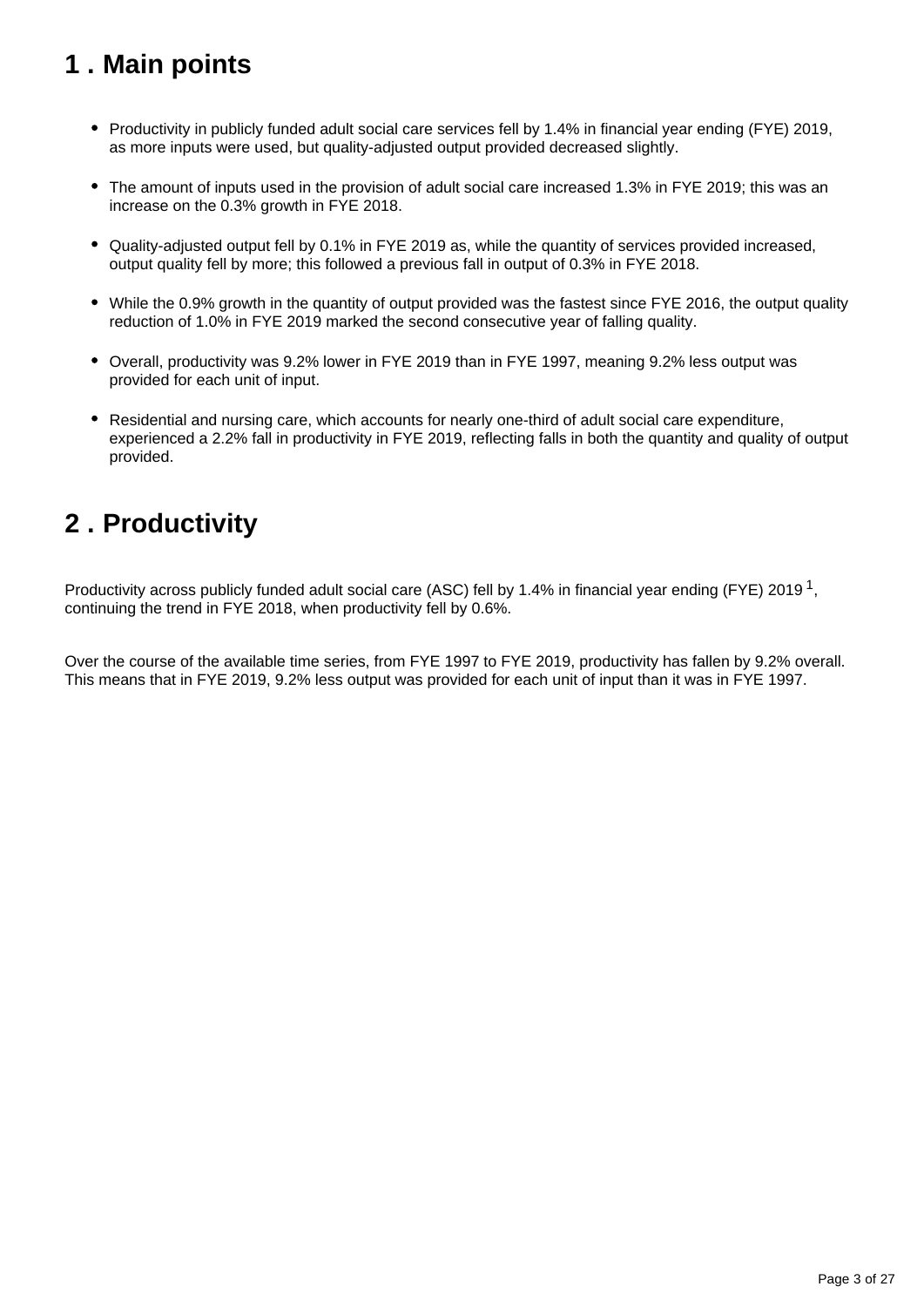#### **Figure 1: Publicly funded ASC productivity was 9.2% lower in FYE 2019 than in FYE 1997**



#### **Public service adult social care productivity, England, financial year ending (FYE) 1997 to FYE 2019**

#### **Source: Office for National Statistics**

#### **Notes:**

- 1. Output is quality adjusted from FYE 2012 onwards. No equivalent data are available to quality adjust output before this.
- 2. No productivity change is calculated for FYE 2015 because of a change of data source between this and the previous year.

Understanding the reasons for rises or falls in productivity requires analysis of the growth in output and inputs. Output represents the amount of services provided adjusted for the quality of the service, while inputs represent the amount of resources needed to provide services. Figure 2 shows that the fall in productivity in FYE 2019 is a consequence of ASC output falling at the same time as the amount of inputs used in providing services was increasing. These are the same reasons behind the fall in productivity in FYE 2018.

The fall in output in FYE 2019 was the result of a fall in the quality adjustment to output, rather than a fall in the quantity of output produced, which increased by 0.9%. This means that, while quality-adjusted productivity fell by 1.4%, non-quality-adjusted productivity fell by only 0.4%. More information on the quantity of output is available in [Section 4](https://www.ons.gov.uk/economy/economicoutputandproductivity/publicservicesproductivity/articles/publicserviceproductivityadultsocialcareengland/financialyearending2019#output-quantity).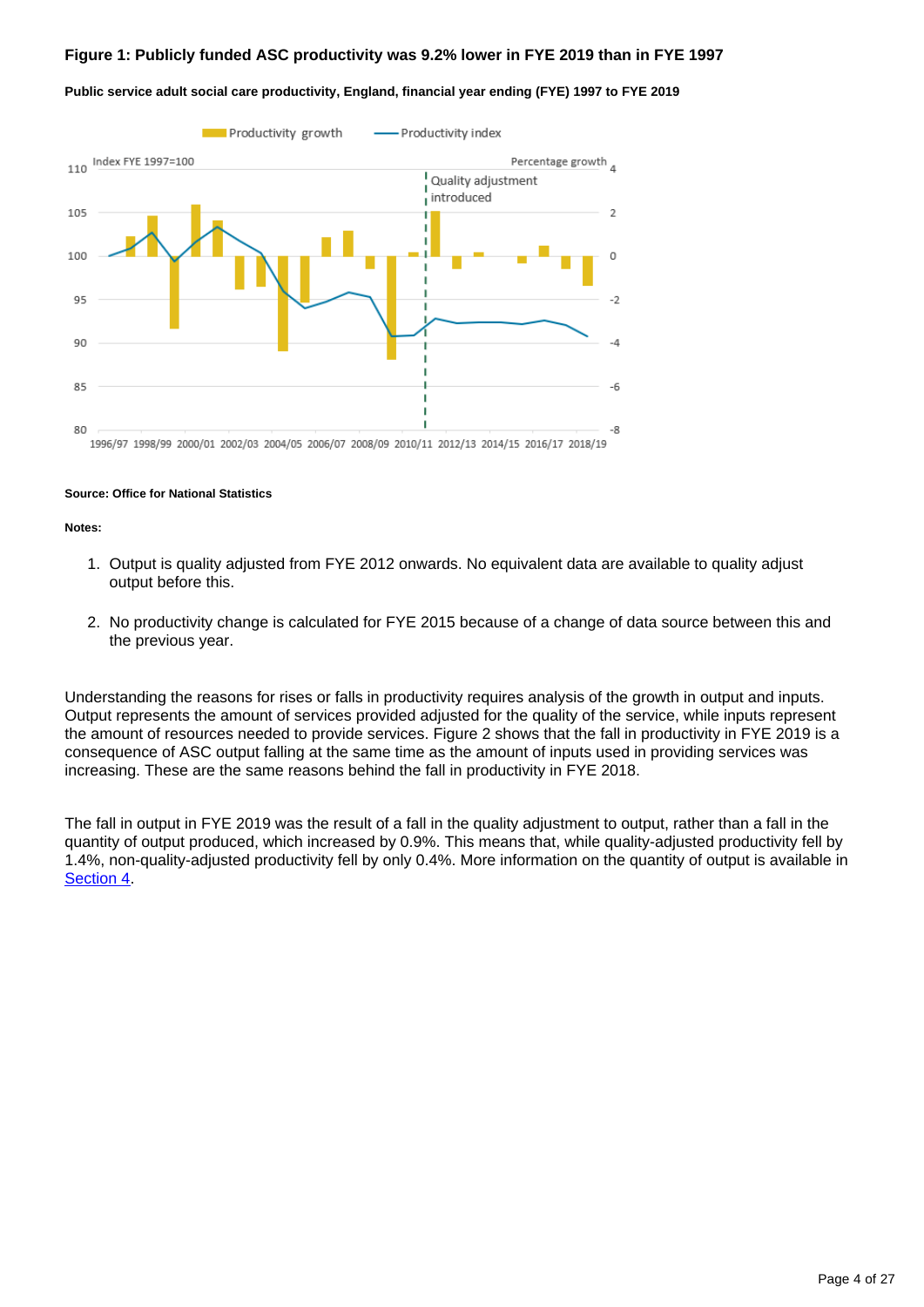#### **Figure 2: There have only been small changes in the level of both inputs and output since FYE 2006**



**Public service adult social care inputs and output, England, financial year ending (FYE) 1997 to FYE 2019**

#### **Source: Office for National Statistics**

#### **Notes:**

1. Output is quality adjusted from FYE 2012 onwards. No equivalent data are available to quality adjust output before this.

Figure 2 shows that much of the fall in productivity across the whole series can be traced to the period between FYE 2002 and FYE 2006, when there was a large increase in output but an even larger increase in inputs. This means that the amount of resources used in providing ASC services was increasing by more than the quantity of ASC services delivered.

Since FYE 2010, both the quantity of inputs used and output provided have changed little, generally resulting in only small changes in productivity. However, productivity fell in both FYE 2018 and FYE 2019.

### **Interpreting ASC productivity**

These falls in ASC productivity could be because of a deterioration in the efficiency of service provision. However, it is important to consider how clients' levels of needs (and consequently, the intensity of support they require) may have increased over time.

The ASC output measure partly controls for this by giving different weights for different activities, client age groups, and primary reasons for needing support. The result of these controls is that ASC output in the productivity measure has not fallen as client numbers have (as shown in Figure 9 of Public service productivity: [adult social care, England, financial year ending 2018\)](https://www.ons.gov.uk/economy/economicoutputandproductivity/publicservicesproductivity/articles/publicserviceproductivityadultsocialcareengland/financialyearending2018#output-quantity).

However, the lack of data on the level of care clients need prevents us observing and fully controlling for these needs. The National Audit Office, in [Adult social care in England: overview \(PDF, 636.66KB\)](https://www.nao.org.uk/wp-content/uploads/2015/03/Adult-social-care-in-England-overview.pdf) points to demographic factors – such as ageing – being responsible for increasing the number of people with high-intensity needs. If those clients are making up an increasing proportion within each primary support need group, the output measure may understate growth and the productivity measure may overstate the fall in productivity.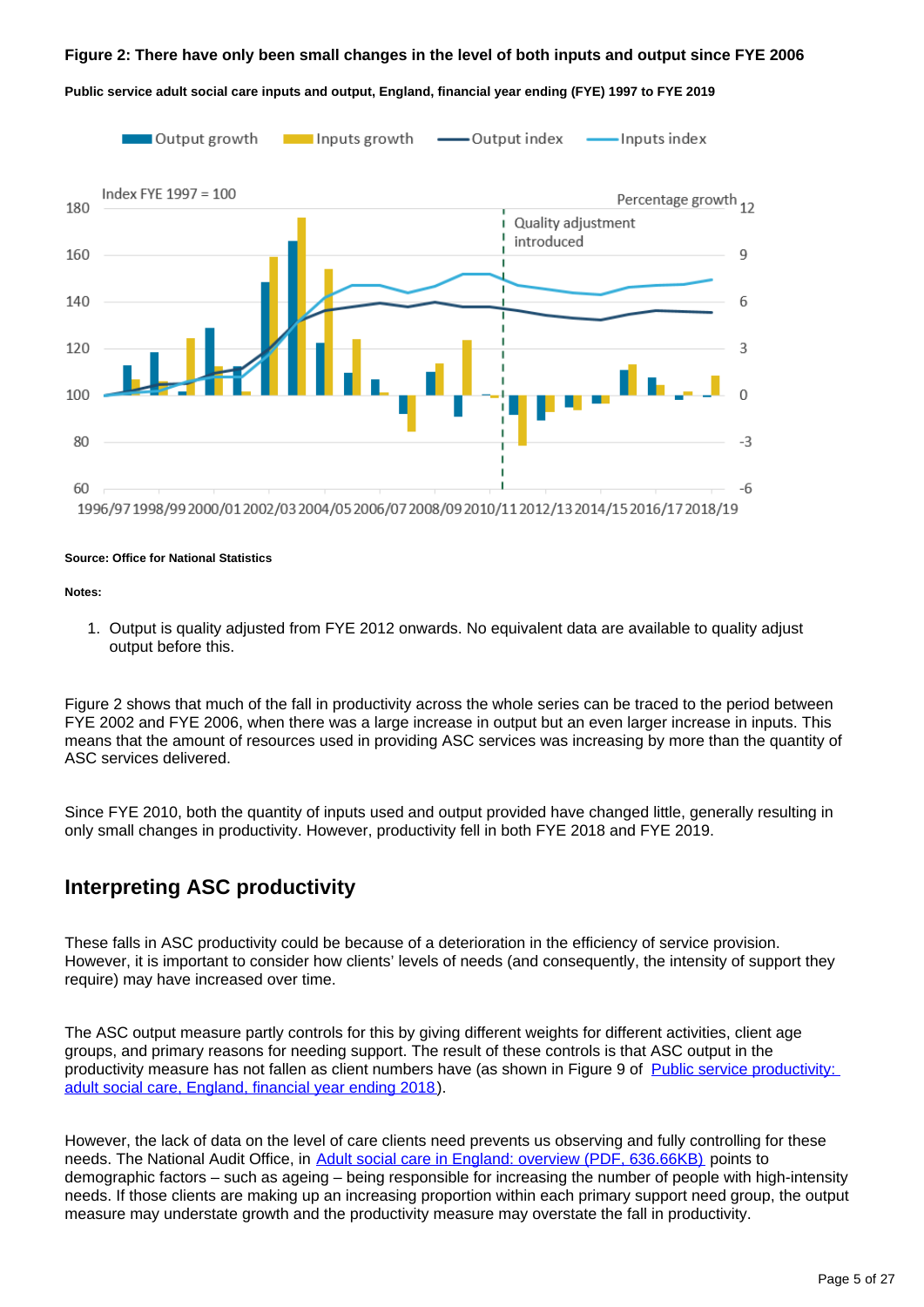In line with the [Atkinson Review \(PDF, 1.08MB\)](http://www.ons.gov.uk/ons/guide-method/method-quality/specific/public-sector-methodology/articles/atkinson-review-final-report.pdf) framework for measuring public service productivity, the ASC productivity measure covers publicly funded ASC services, whether provided by local authority or independent sector providers. Controlling for other factors (including service quality), a lower real rate of payment per client made by local authorities to independent sector providers would result in higher productivity, reflecting the service providing more publicly funded output for the publicly funded inputs used.

However, we do not directly observe or control for the effect of public spending per client on the financial position of independent sector providers. A review undertaken by the [Competition and Markets Authority \(2017\)](https://www.gov.uk/government/publications/care-homes-market-study-summary-of-final-report) suggests that independent sector providers of residential and nursing care have experienced increased financial pressures, partly because of local authority fees being below full economic cost. One result of this has been an increase in the fees independent sector providers charge to self-funding clients, such as those with wealth above the thresholds for receiving local authority support.

In the productivity measure, lower real local authority fees would result in higher productivity, if other factors (including quality) do not also change. This would be the case even if lower fees also resulted in a worsening in the financial sustainability of care providers. Conversely, the falls in residential and nursing care productivity seen in FYE 2018 and FYE 2019 (Figure 10), could be the result of higher fees funded by additional provisions in the [2017 Spring Budget,](https://www.gov.uk/government/publications/spring-budget-2017-documents) with one objective of supporting the financial sustainability of care providers.

## **Data limitations and the productivity of "directly measured" services**

Data limitations mean it is not possible to measure the productivity of every ASC service type in every year using our preferred methodology, and these data limitations differ across the time series.

Because of a change in the data source between FYE 2014 and FYE 2015, it is not possible to measure the change in productivity for any ASC services between these two years. Also, following this change from FYE 2015 onwards, activity data are no longer available to measure output and productivity growth using our preferred "directly measured" methodology for most community care services, such as home care and day care. Instead, output for these services is measured indirectly by estimating output growth to equal input growth, and productivity for these services is assumed to stay the same.

As a result, we produce a separate productivity measure for directly measured services only, which, in FYE 2019, consists of residential and nursing care, and short-term care to maximise independence. This directly measured services productivity measure covered 37% of services by spending in FYE 2019. Productivity for directly measured services fell by 1.6% in FYE 2019, following a fall of 1.8% in FYE 2018<sup>2</sup>. Data for the productivity of directly measured services are available in the [Reference Tables](https://www.ons.gov.uk/economy/economicoutputandproductivity/publicservicesproductivity/datasets/publicserviceproductivityadultsocialcare). In [Section 6](https://www.ons.gov.uk/economy/economicoutputandproductivity/publicservicesproductivity/articles/publicserviceproductivityadultsocialcareengland/financialyearending2019#productivity-in-residential-and-nursing-care), we provide further analysis on the productivity of residential and nursing care, which account for around 90% of directly measured services by spending.

The quality adjustment is not available for years before FYE 2011, as this was the year that the NHS Digital ASC Survey, used for measuring the quality adjustment, was introduced.

### **Notes for: Productivity**

- 1. Growth rates for a single year are given as the growth between the stated year and previous year. For example, the growth figure for FYE 2019 is the growth measured between FYE 2018 and FYE 2019. Growth rates for a period of more than one year are given as the growth between the first and the last year in that period. For example, growth between FYE 1997 and FYE 2019 represents growth between the level of a series in FYE 1997 and its level in FYE 2019.
- 2. Because of a change in how activity data was recorded for short-term care to maximise independence in FYE 2018, this category of provision is indirectly measured for FYE 2018, meaning that productivity for directly measured services in FYE 2018 relates only to residential and nursing care services.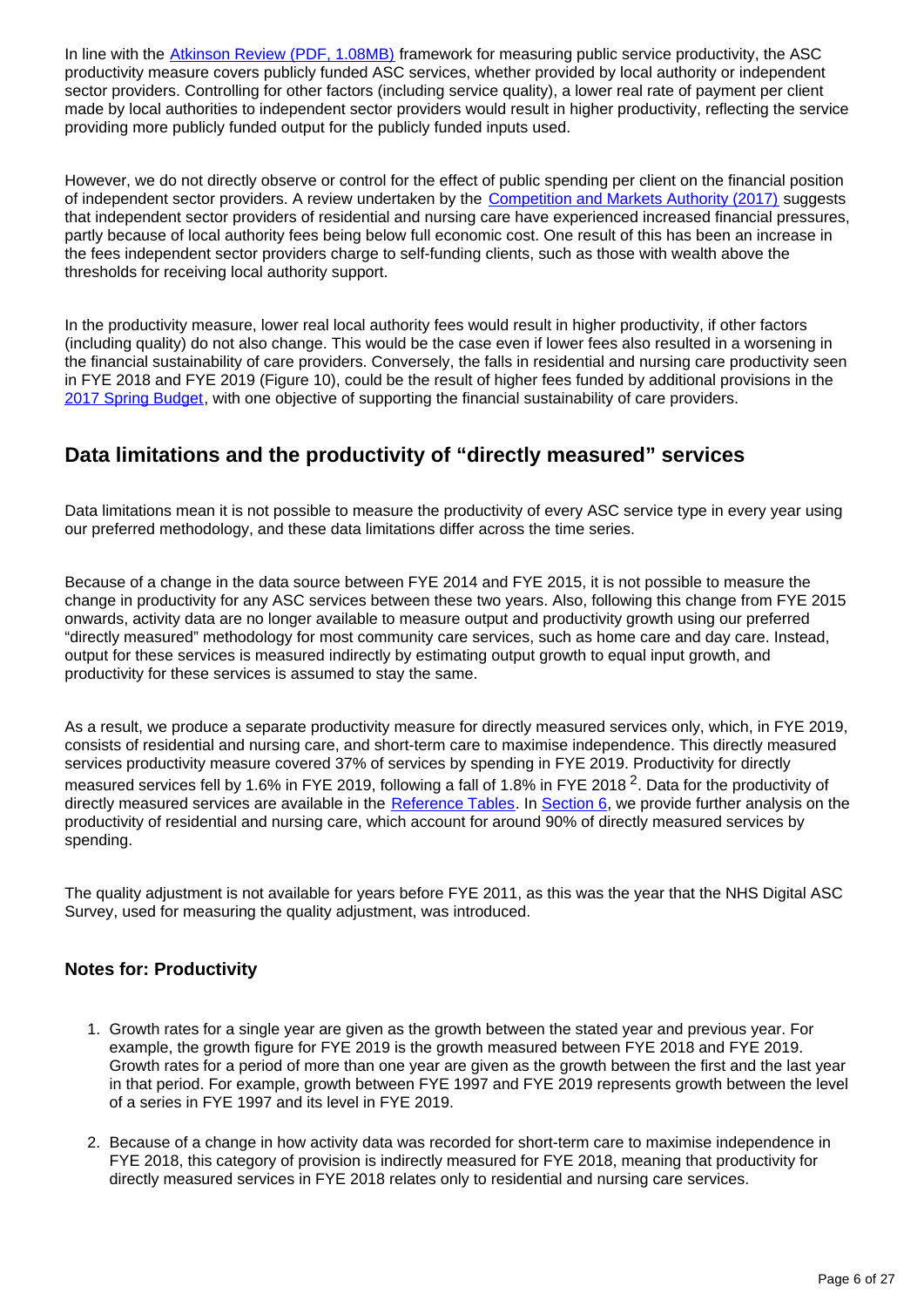# <span id="page-6-0"></span>**3 . Inputs**

Inputs cover the labour, intermediate consumption of goods and services, and capital used by local authorities in providing adult social care (ASC) services, as well as inputs used in providing care purchased by local authorities from independent sector providers. Analysis of ASC inputs is useful to understand the changes in the resources used to provide ASC services.

Figure 2 shows that inputs grew by 1.3% in financial year ending (FYE) 2019. This was the fourth consecutive year of growth since FYE 2015, following a period between FYE 2010 and FYE 2015 which recorded five consecutive years of falling inputs.

Most of the growth in inputs over the course of the time series since FYE 1997 has derived from increases in inputs used by independent sector providers in providing care purchased by local authorities. In FYE 2019, this accounted for 1.1 percentage points (pp) out of the overall 1.3% growth, with the remaining 0.2pp of growth derived from the increase in the inputs used by local authorities in the provision of ASC services. FYE 2019 was the only year out of the past four during which inputs used by local authorities in the provision of ASC services had increased.

While the level of inputs in FYE 2019 is nearly 50% higher than in FYE 1997, most of this increase occurred between FYE 2002 and FYE 2006. The level of inputs in FYE 2019 was only 1.7% higher than in FYE 2006.

The volume of inputs used to provide ASC services is calculated by accounting for the effects of inflation on ASC expenditure, a process known as deflation. This allows the growth in the volume of inputs provided to be distinguished from changes in the costs of those inputs.

Figure 3 shows how changes in expenditure and inflation have affected inputs growth.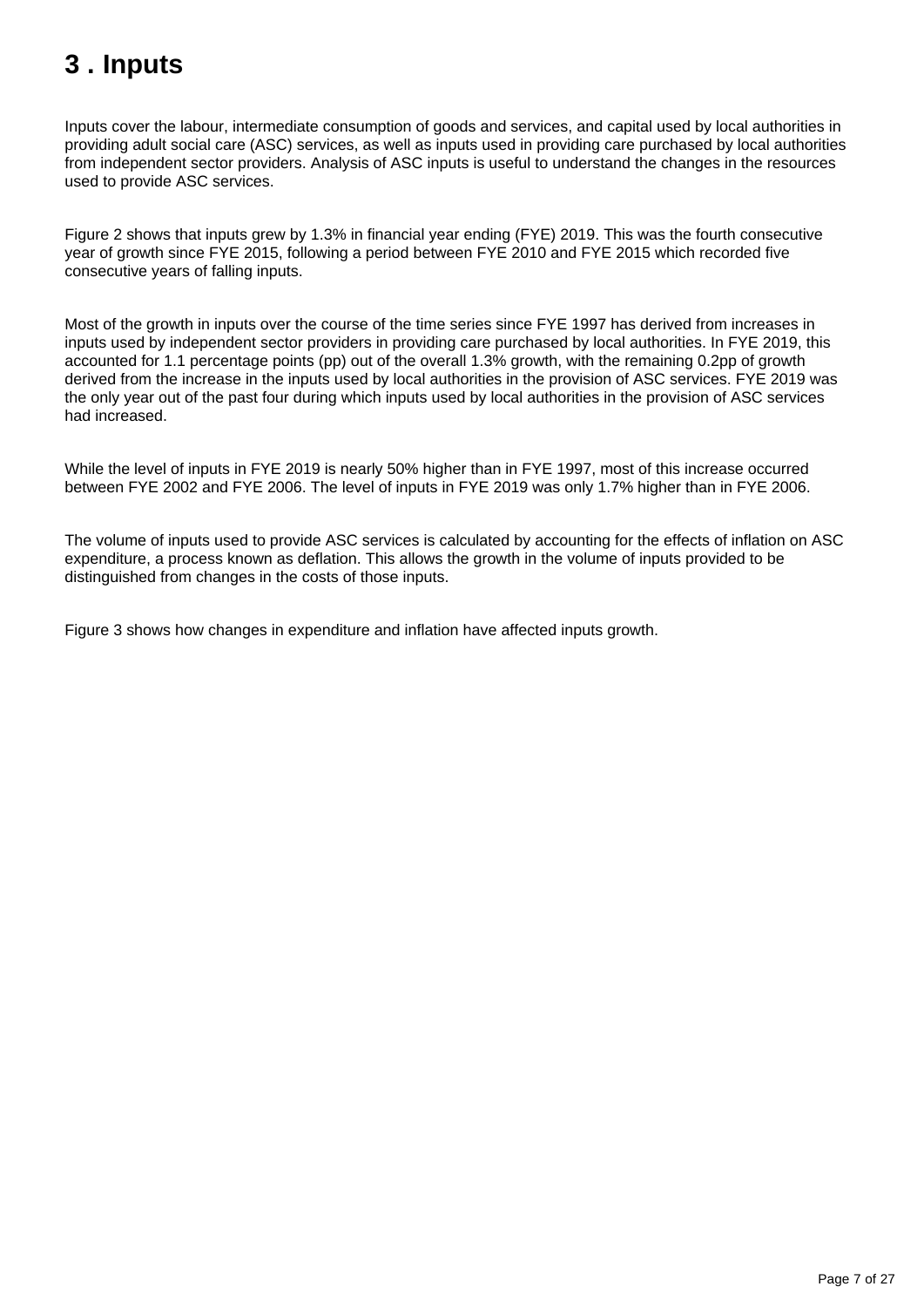#### **Figure 3: The volume of ASC inputs in FYE 2019 was nearly 50% higher than in FYE 1997**

**Input expenditure and inflation for public service adult social care inputs, England, financial year ending (FYE) 1997 to FYE 2019**



#### **Source: Office for National Statistics**

**Notes:**

1. There is a change in the coverage of the series between FYE 2004 and FYE 2005 as NHS funding is included in the expenditure growth from FYE 2005 onwards. Because of the use of chain-linking, these changes do not result in a jump in the level of the expenditure index.

Figure 3 shows that nearly three times more public expenditure was spent on ASC services in FYE 2019 than was spent in FYE 1997 in current prices. Over the same period, the cost of ASC inputs increased by 102%, meaning that the price level for ASC inputs approximately doubled. As a result, the quantity of inputs used in providing ASC rose by just under 50%.

Most of the trebling in expenditure over the series occurred between FYE 1997 and 2010, with little change occurring between FYE 2010 and 2015. However, while expenditure was stagnant during this period, inflation in input costs was also at its lowest rate over the series at this time, which limited the fall in ASC inputs.

Spending on adult social care services began to grow noticeably once again in FYE 2016, in part because of the introduction of the Better Care Fund. The Better Care Fund is a transfer from the NHS to local authorities that aims to improve efficiency and outcomes across health and social care by facilitating closer co-ordination between the two services.

Current price expenditure on ASC services increased at 3% or more per year each year since FYE 2016. However, this strong growth in expenditure is not mirrored in inputs growth, as input cost inflation also grew at a similar rate over the period. Overall input cost inflation reached 3.3% in FYE 2019, its highest rate since FYE 2009. Input cost inflation is analysed in more detail in Figures 4a and 4b.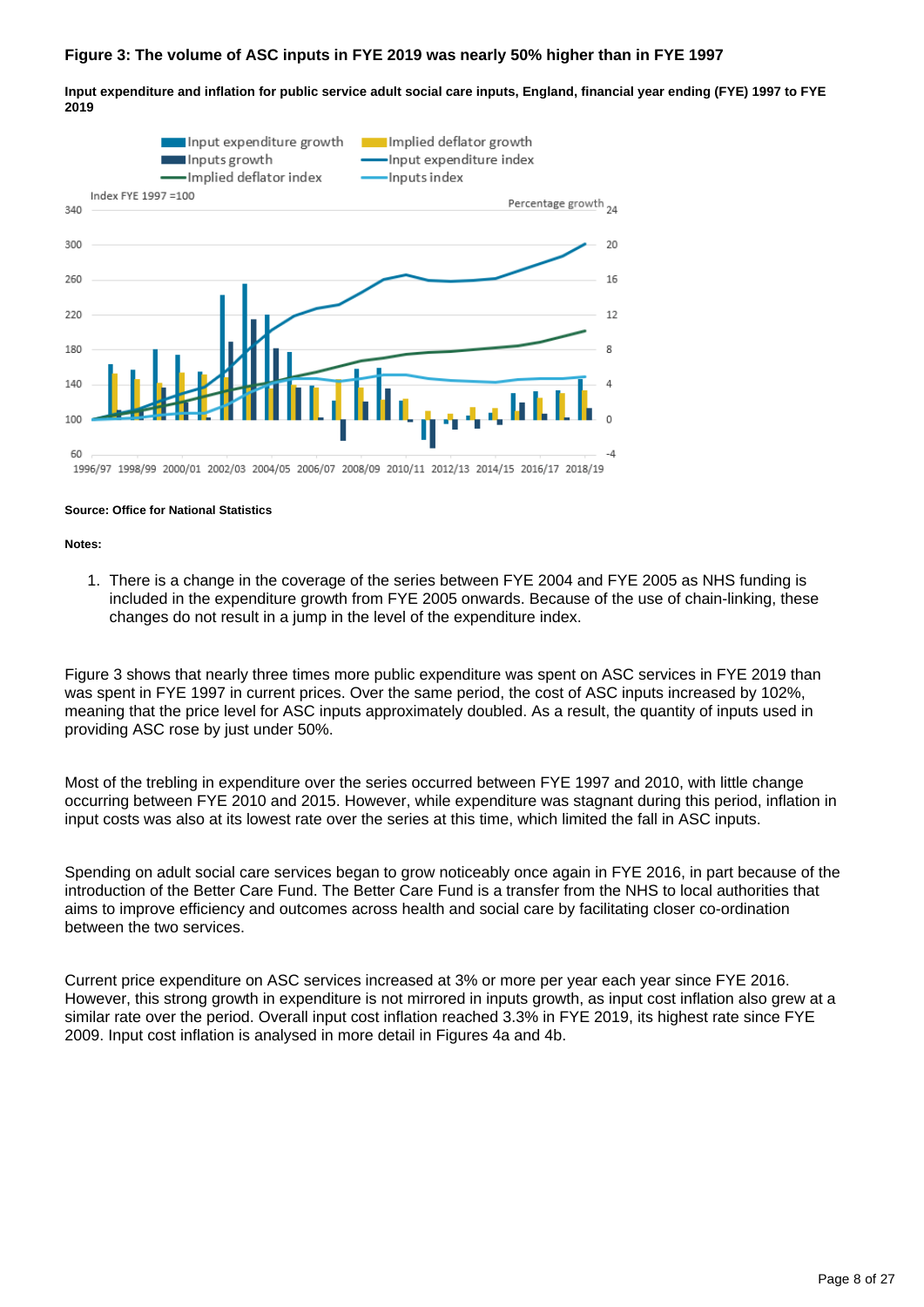## **In FYE 2019, local authority ASC labour cost inflation reached its highest rate in 10 years**

While Figure 3 shows the overall effects of cost inflation on growth in inputs, Figures 4a and 4b break this down into the inputs deflators used to deflate labour and goods and services expenditure data respectively, to calculate ASC inputs. Faster growth in a deflator series means fewer inputs can be purchased for each pound of spending, and so higher deflator growth results in lower input growth for any given rate of spending growth.

Labour accounts for the majority of ASC inputs. Between FYE 1997 and FYE 2019, ASC labour costs roughly doubled, exceeding the increase in the costs associated with the intermediate consumption of goods and services.

#### **Figure 4a: Independent sector labour cost inflation was around 4% in each of the last three years of the series**



#### **Deflators used in adult social care inputs, England, financial year ending (FYE) 1997 to FYE 2019**

#### **Source: Office for National Statistics, Department for Health and Social Care, Skills for Care**

From FYE 2014 onwards, data from the National Minimum Dataset for Social Care (NMDS-SC) are used  $1$  to estimate labour deflators for the local authority and independent sector separately. It should be noted that differences between the two series before FYE 2014 are only because of differences in the mix of staff groups employed in each sector, and so do not show the full difference between local authority and independent sector cost inflation.

Figure 4a shows that the labour costs of the two sectors have differed since the incorporation of NMDS-SC data into the deflators, with independent sector providers' labour costs growing considerably faster than local authority costs up to FYE 2018. This may be the result of relatively large increases in the National Living Wage and National Minimum Wage since October 2014, as independent sector providers are more likely to employ staff at the minimum wage. The difference in labour costs was less pronounced in FYE 2019, with local authority costs growing by 3.4%, compared with growth of 1.4% the year before. Much of the rise in local authority labour costs in FYE 2019 are because of increases in the pay of managers and care workers.

Data from [Skills for Care in 2016 \(PDF, 439.58KB\)](https://www.skillsforcare.org.uk/Documents/NMDS-SC-and-intelligence/NMDS-SC/Analysis-pages/Trend-briefing-4-Pay-in-the-adult-social-care-sector.pdf) and [Skills for Care in 2019 \(PDF, 903.39KB\)](https://www.skillsforcare.org.uk/adult-social-care-workforce-data/Workforce-intelligence/documents/Pay-in-the-adult-social-care-sector.pdf) show that for recent years, around two-fifths of care workers in the independent sector have been paid less than the subsequent year's National Living Wage, compared with around 1% of local authority sector workers overall. This means that the effect of changes in the National Living Wage are likely to be smaller for local authority care workers.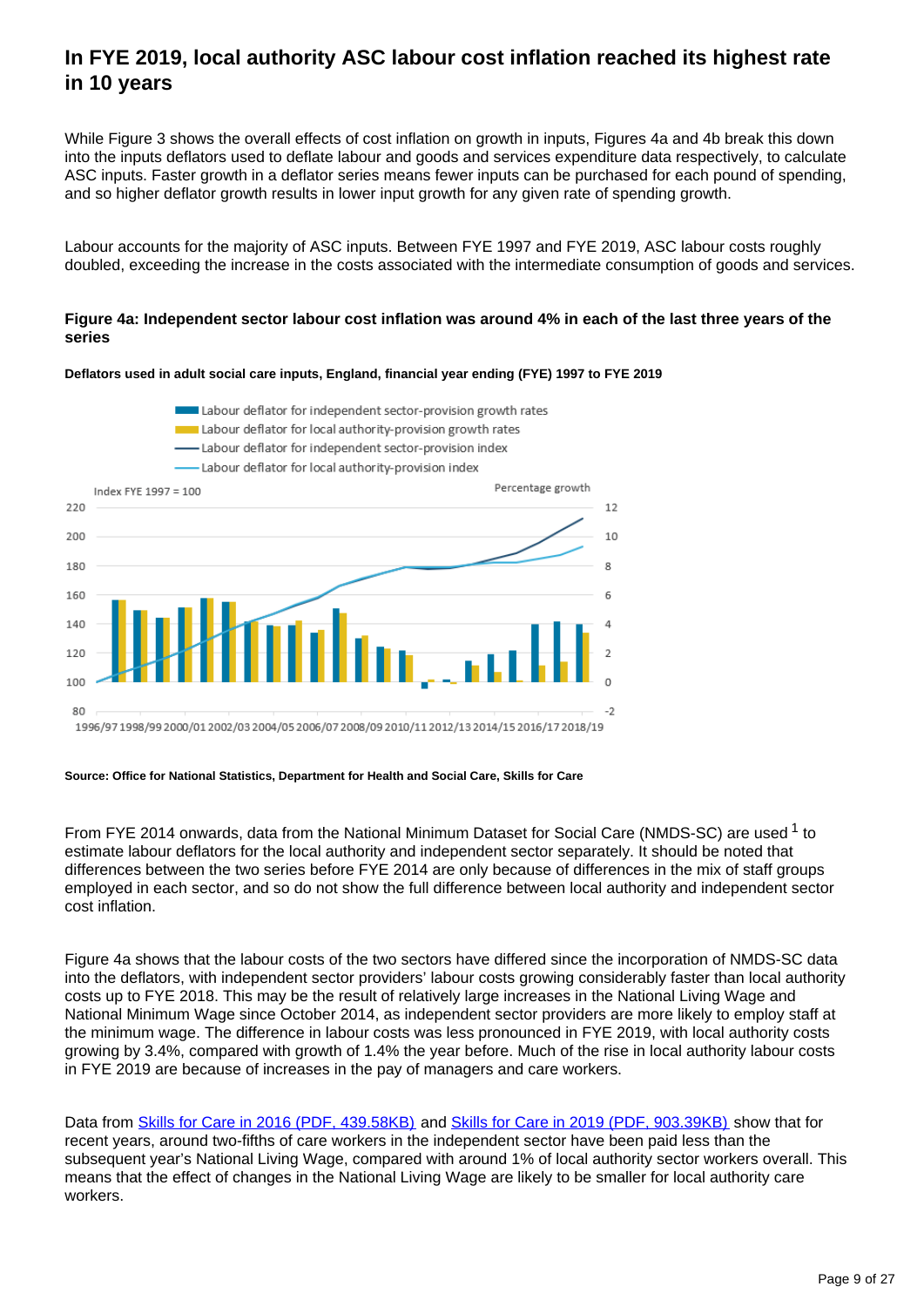#### **Goods and services deflators used in adult social care inputs, England, financial year ending (FYE) 1997 to FYE 2019**



#### **Source: Office for National Statistics, LaingBuisson, UK Home Care Association, Ministry for Housing, Communities and Local Government**

Deflators for the intermediate consumption of goods and services (Figure 4b) are produced using data from a range of sources. Data on what care providers spend on different types of goods and services inputs, such as utilities, transport, insurance, food and laundry services come from LaingBuisson, the UK Home Care Association and the Ministry of Housing, Communities and Local Government (MHCLG). A range of Office for National Statistics (ONS) price data are then used to provide appropriate deflators for each type of goods and services input.

Figure 4b shows that intermediate consumption cost inflation has generally been similar for local authority and independent sector providers. It should be noted that this is partly because both sets of intermediate consumption deflators rely on data for price growth observed in the general economy for the sorts of goods and services inputs used in ASC.

Figure 4c shows that, while the overall cost of ASC inputs (both labour and non-labour) over the period FYE 1997 to FYE 2019 doubled, prices in the general economy, measured using the gross domestic product (GDP) deflator, only increased by 49%. This divergence was mainly because ASC labour cost inflation exceeded growth of the GDP deflator before FYE 2012.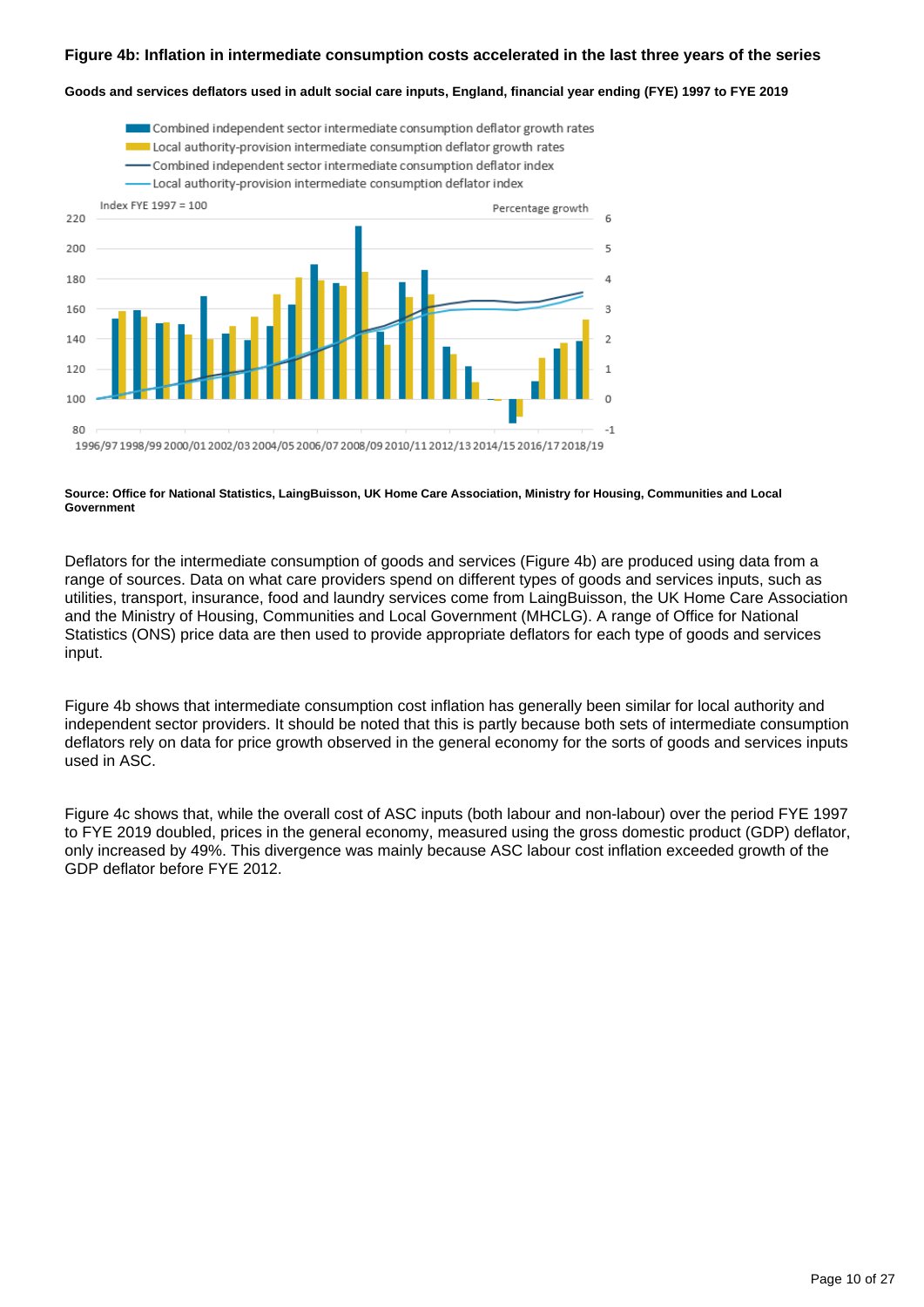#### **Figure 4c: ASC input cost inflation grew considerably faster than general economy inflation for most of the series**



**Implied deflators for adult social care inputs and the overall economy, England, financial year ending (FYE) 1997 to FYE 2019**

#### **Source: Office for National Statistics, Department for Health and Social Care, Skills for Care, LaingBuisson, UK Home Care Association, Ministry for Housing, Communities and Local Government, LondonADASS Improvement Programme**

After a period between FYE 2011 and FYE 2017 when ASC input cost inflation was lower than or similar to the GDP deflator, ASC input cost inflation returned to growing substantially faster than general economy inflation in FYE 2018 and FYE 2019. In FYE 2019, the GDP deflator grew by 2.1%, while the ASC input cost deflator grew by 3.3%. This indicates greater cost pressures in the ASC sector than the overall economy, largely caused by ASC wage growth.

More information on the deflators used in the inputs can be found in the Public service productivity: adult social [care, sources and methods, 2019 update,](https://www.ons.gov.uk/economy/economicoutputandproductivity/publicservicesproductivity/methodologies/publicserviceproductivityadultsocialcaresourcesandmethods2019update) while further breakdowns of these deflators are available in the [Reference Tables.](https://www.ons.gov.uk/economy/economicoutputandproductivity/publicservicesproductivity/datasets/publicserviceproductivityadultsocialcare)

#### **Notes for: Inputs**

1. As with other breaks in series used in the productivity measure, the use of chain-linking means this change does not result in a step-change in the deflators.

## <span id="page-10-0"></span>**4 . Output quantity**

Output quantity relates to the amount of adult social care (ASC) services provided in a given year. Figure 5 shows that the quantity of publicly funded ASC services provided grew by 0.9% in FYE 2019, and was around 31% higher than in FYE 1997. It is important to note that these figures differ from those used to calculate productivity in [Section 2,](https://www.ons.gov.uk/economy/economicoutputandproductivity/publicservicesproductivity/articles/publicserviceproductivityadultsocialcareengland/financialyearending2019#productivity) as they do not adjust output to account for the quality of services provided. For more information on quality adjusted output, see [Section 5](https://www.ons.gov.uk/economy/economicoutputandproductivity/publicservicesproductivity/articles/publicserviceproductivityadultsocialcareengland/financialyearending2019#output-quality).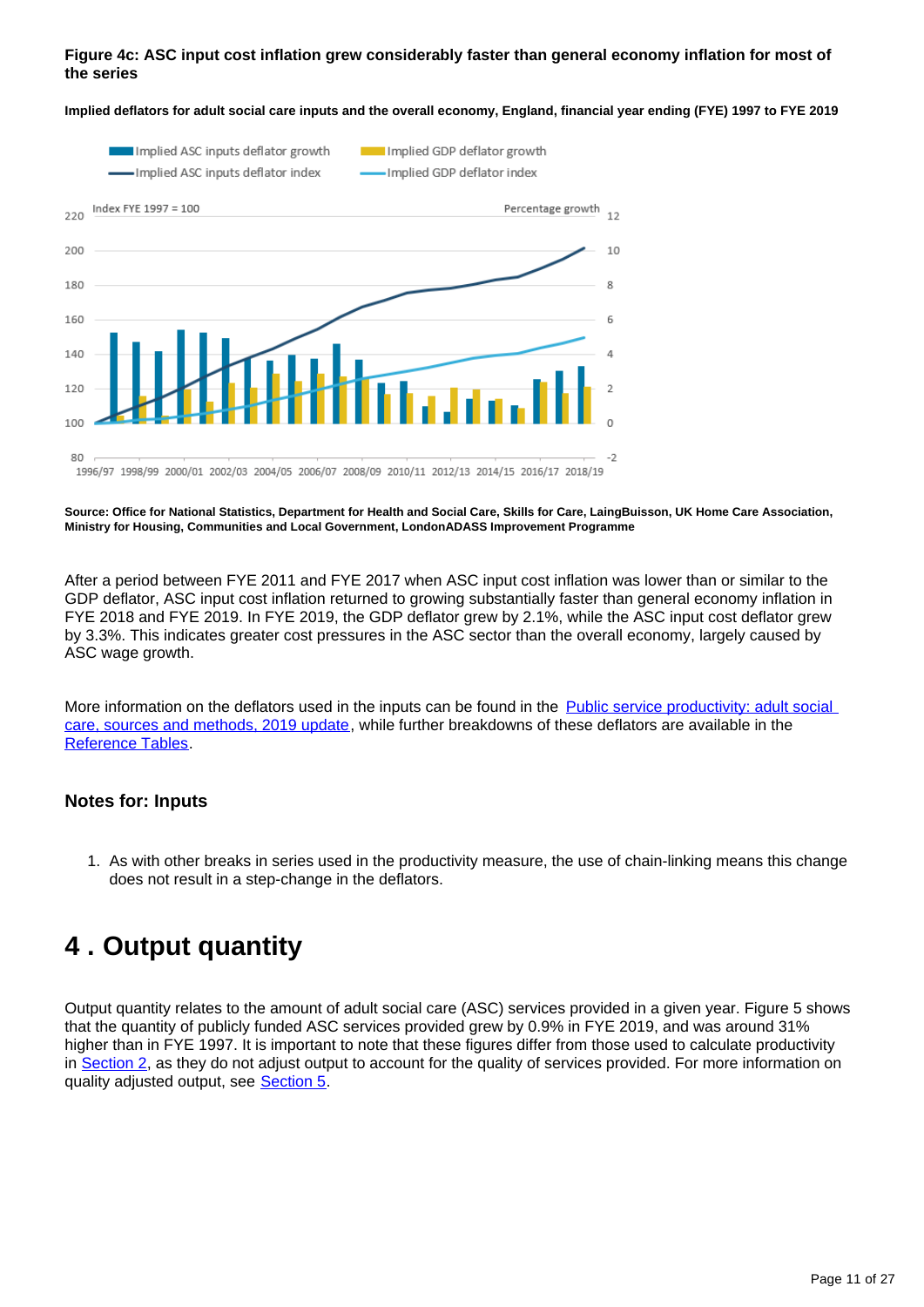#### **Figure 5: In FYE 2019, quantity output was at largely at the same level as in FYE 2013**

**Public service adult social care non-quality adjusted output, England, financial year ending (FYE) 1997 to FYE 2019**



#### **Source: Office for National Statistics**

The increase in ASC quantity output over this period can be divided into several distinct phases:

- FYE 1997 to FYE 2007, where quantity output increased in each year, rising by 40% over the period
- FYE 2007 to FYE 2011, during which quantity output was largely unchanged
- FYE 2011 to FYE 2015, where quantity output fell by 7.2% over the period
- FYE 2015 to FYE 2019, during which quantity output increased by 2.1% overall, largely because of increases in FYE 2016 (the year the Better Care Fund was introduced) and FYE 2019

It is important to remember the overall context of changing care needs during the period when analysing changes in the volume of output produced, although limitations in the data available mean this is challenging. One option is to analyse the change in population over the period. During the period 1996 to 2018, the number of people aged over 64 years in England rose by 32%, while the number of people aged 85 years and over grew by 57%. As care needs generally increase with age, people aged 85 years are more likely to require ASC assistance than people aged 65 years<sup>1</sup>, which implies there is likely to have been an increase in demand for adult social care services for older people over this period.

However, it is important to note that over half of ASC expenditure that is attributable to a specific age group is on working-age adults (those aged between 18 and 64 years). Working-age adults requiring ASC services generally have different needs to older adults, with support for adults with learning disabilities accounting for most ASC expenditure on working-age adults.

While the population aged between 18 and 64 years grew by only 19% between 1996 and 2018, figures from [Public Health England \(PDF, 1.21MB\)](https://assets.publishing.service.gov.uk/government/uploads/system/uploads/attachment_data/file/613182/PWLDIE_2015_main_report_NB090517.pdf) on patients registered with their GP as having a learning disability have risen in recent years from 139,000 in FYE 2007 to 214,000 in FYE 2014. This indicates an increase in care needs for the working-age group beyond population growth, although this rise may be partly because of improvements in GP recording. **Emerson and Hatton (2011) (PDF, 986KB)** project that changes in the provision of ASC services for adults with learning disabilities will have to grow by between 1.2% and 5.1% in the 18 years up to 2030, which is above the rate of general population growth.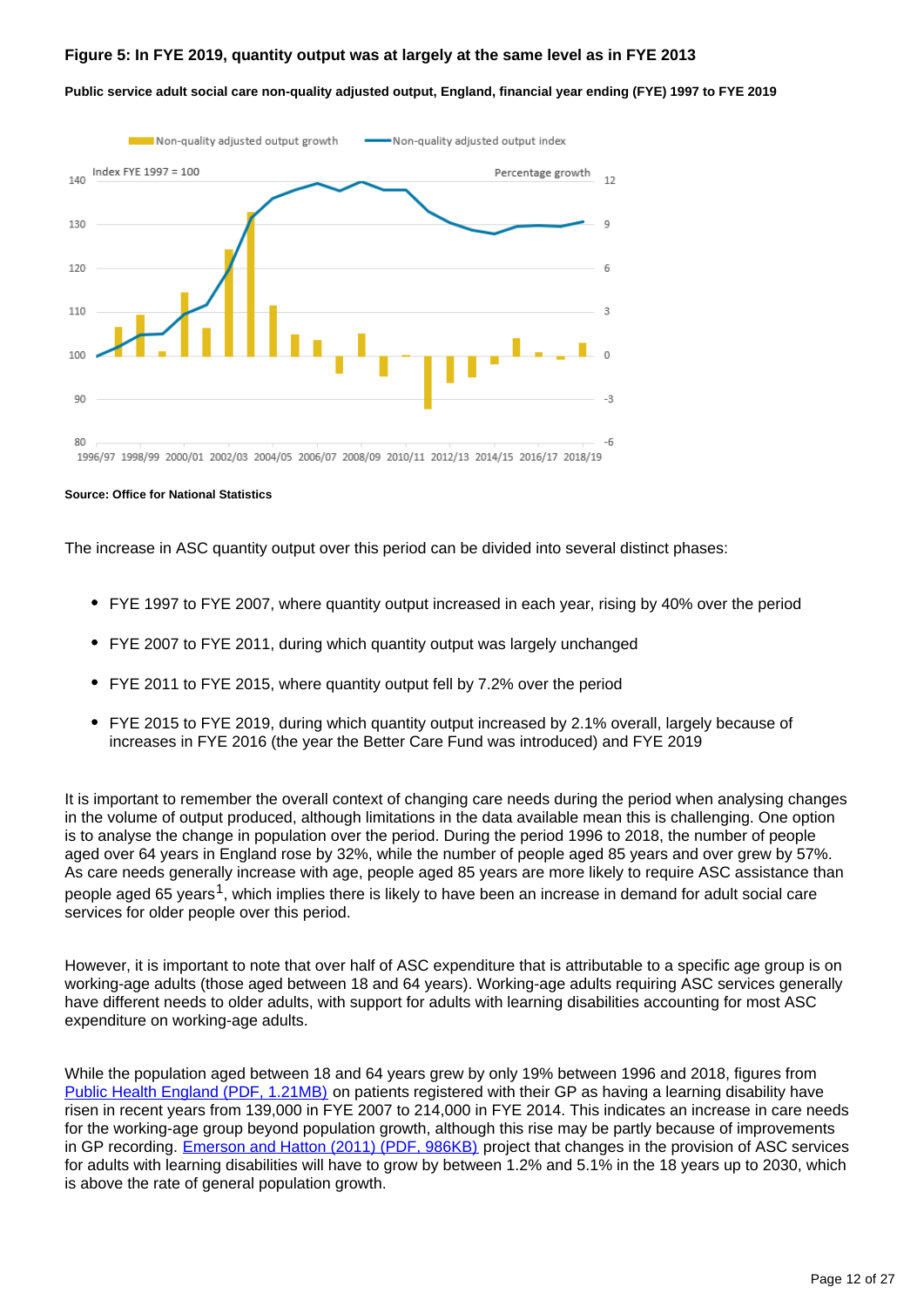It is important to remember that public service productivity statistics only relate to publicly funded ASC services, so exclude privately funded care and unpaid care provided by family members, friends and volunteers. Furthermore, the measure excludes services funded through client contributions to local authority services, which are determined through the use of personal wealth thresholds. This means that output in our measure will be affected by the wealth of people in need of care.

Our [UK Health Accounts](https://www.ons.gov.uk/peoplepopulationandcommunity/healthandsocialcare/healthcaresystem/bulletins/ukhealthaccounts/2017) provide data on total long-term care spending across the whole economy, including private spending. While these data do not exactly match the coverage of ASC services included in the productivity analysis<sup>2</sup>, they show that non-government financing of long-term care increased by 18.2% between 2013 and 2017 (from £15.7 billion to £18.5 billion), relative to public expenditure which increased by 12.6% (from £26.3 billion to £29.7 billion).

Data from the [Household satellite account](https://www.ons.gov.uk/economy/nationalaccounts/satelliteaccounts/articles/householdsatelliteaccounts/2015and2016estimates) suggest the total number of informal care hours received by adults rose from 6.4 billion in 2005 to 8.5 billion in 2013, before falling back to 7.9 billion in 2016. It should be noted that these figures mainly include hours of continuous care for people who require the constant presence of a carer, and only a small proportion of the total hours received relate to personal and practical care that many ASC home care services provide.

Therefore, while these figures suggest that an increase in non-government funding of services may be meeting some of the growing need for care, there is little apparent growth in unpaid care and we cannot confirm that nongovernment funding or unpaid sources account for the apparent difference in growth between publicly funded ASC output and care needs.

### **In FYE 2019, output growth was driven by indirectly measured services, such as supported living**

For services where activity data are available, the quantity of ASC output is measured "directly", by calculating the growth rates of different adult social care (ASC) activities and weighting these by their unit costs. As a result, growth in activities that are common and expensive has a greater effect on the output index than a similar rate of growth in activities that are uncommon and low-cost. For services where activity data are not available, output growth is measured "indirectly" on the "output-equals-inputs" basis, by assuming output growth to be equal to inputs growth.

Figure 6 shows how directly and indirectly measured services have driven changes in publicly funded ASC output over the series. More information on how output growth is calculated can be found in [Section 9](https://www.ons.gov.uk/economy/economicoutputandproductivity/publicservicesproductivity/articles/publicserviceproductivityadultsocialcareengland/financialyearending2019#quality-and-methodology) and Public service [productivity: adult social care, sources and methods, 2019 update](https://www.ons.gov.uk/economy/economicoutputandproductivity/publicservicesproductivity/methodologies/publicserviceproductivityadultsocialcaresourcesandmethods2019update).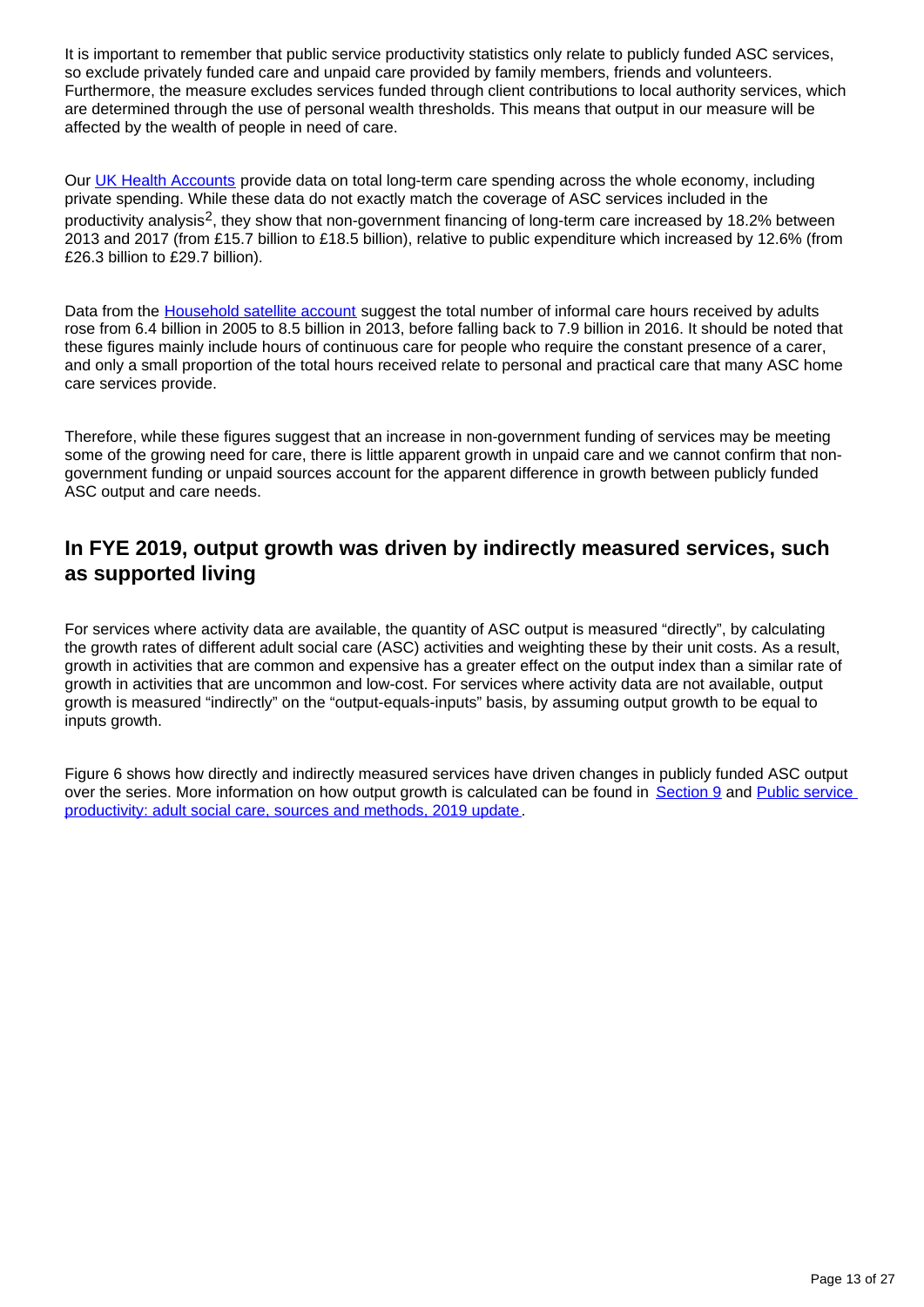#### **Figure 6: Residential and nursing services made a negative contribution to output in every year since FYE 2005**

**Contributions to public service adult social care output growth, England, financial year ending (FYE) 1998 to FYE 2019**

## Figure 6: Residential and nursing services made a negative contribution to output in every year since FYE 2005

Contributions to public service adult social care output growth, England, financial year ending (FYE) 1998 to FYE 2019



#### **Source: Office for National Statistics**

**Notes:**

- 1. Expenditure on direct payments was first separately recorded in the data in FYE 2001.
- 2. There is a break in series between FYE 2014 and FYE 2015 because of a change in data collection, resulting in most community services being measured indirectly from FYE 2015 on.
- 3. Up until FYE 2014, other directly-measured provision included home care, day care, referrals and assessments, meals, as well as equipment and adaptations. From FYE 2015, this category includes only short-term care to maximise independence.
- 4. Because of a change in how activity data were recorded for short-term care to maximise independence in FYE 2018, this category of provision is indirectly measured for FYE 2018, but directly measured in FYE 2019.

The main component of directly measured services in FYE 2019 was residential and nursing care, which has made a negative contribution to the change in output in every year measured since FYE 2005. Prior to this, most residential and nursing care contributions to output growth were positive.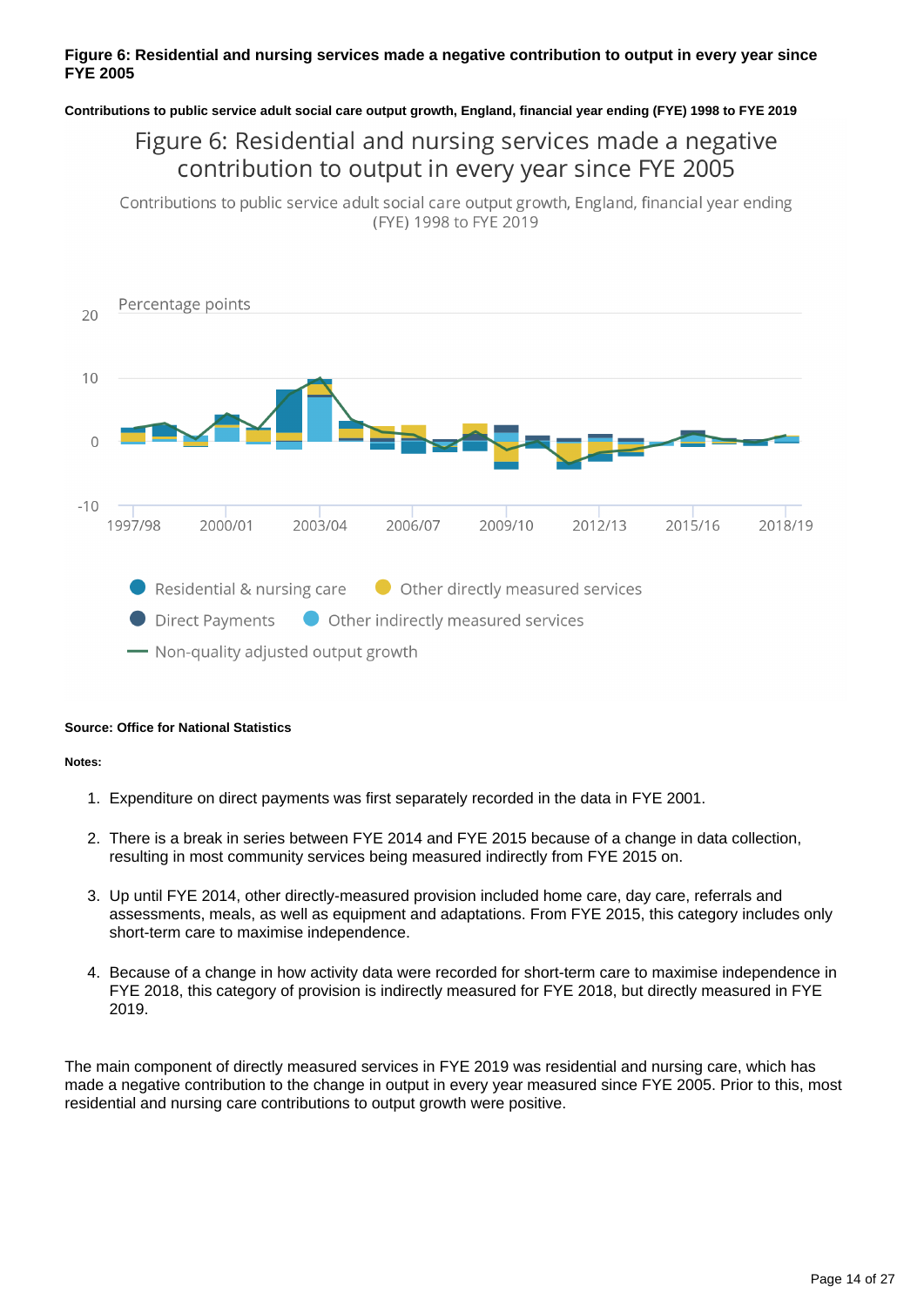Residential and nursing care services are the only form of ASC that has been measured directly since the series began in FYE 1997. Other indirectly measured services have varied, depending on available activity data. Up until FYE 2015, a range of community care services including home care and day care were directly measured, as well as referrals to local authority social care services and assessments to determine what care would be appropriate for clients. However, in FYE 2019 short-term care to maximise independence was the only service directly measured in addition to residential and nursing care.

It should be noted that because of a change in data collections between FYE 2014 and FYE 2015, it is not possible to analyse the contributions of individual service types to ASC output growth between these two years, with total output growth measured on the "output-equals-inputs" basis.

Table 1: Contributions to public service adult social care output growth, financial year ending (FYE) 2016 to FYE  $0.20$ 

|                                       | ∠ບ⊺ອ                     |                                     |        |        |  |  |  |
|---------------------------------------|--------------------------|-------------------------------------|--------|--------|--|--|--|
| England                               | <b>Percentage points</b> |                                     |        |        |  |  |  |
|                                       |                          | FYE 2016 FYE 2017 FYE 2018 FYE 2019 |        |        |  |  |  |
| <b>Residential &amp; nursing care</b> | $-0.6$                   | $-0.2$                              | $-0.6$ | $-0.1$ |  |  |  |
| Other directly measured services -0.2 |                          | $-0.2$                              | 0.0    | 0.2    |  |  |  |
| Direct payments <sup>1</sup>          | 0.9                      | 0.3                                 | 0.1    | 0.0    |  |  |  |
| Supported living <sup>1</sup>         | 0.1                      | 0.7                                 | 0.7    | 1.0    |  |  |  |
| Home care <sup>1</sup>                | $-0.1$                   | $-0.1$                              | 0.0    | $-0.1$ |  |  |  |
| Other <sup>1</sup>                    | 1.1                      | $-0.2$                              | $-0.5$ | 0.0    |  |  |  |

Source: Office for National Statistics

**Notes** 

1. Figures for categories marked with 1 are estimates for the contribution to output by service based on the output-equals-inputs methodology. It should be noted that these can only be regarded as rough estimates as the output of these services is based on deflating expenditure by inputs deflators. In addition, while separate inputs deflators are used for local authority-provided and independent sector-provided services, separate deflators are not applied to different service types to reflect differences in their input cost composition, with the exception of direct payments. [Back to table](#page-0-0)

Table 1 expands the analysis in Figure 6 to provide a more granular breakdown of contributions to output growth since the FYE 2015 series break. These figures include rough estimates for the contribution to output growth from indirectly measured services, although it should be noted that, with the exception of residential and nursing care, other directly measured services, and direct payments, these estimates are based on non-service-specific deflators.

Table 1 shows a large contribution to output growth in FYE 2019 from supported living services, which also provided large contributions to output growth in preceding years. Over the same period, residential and nursing care output has fallen, which may point to councils erring towards the use of services where the accommodation element will be largely covered by Housing Benefit payments, rather than utilising local government funding, as suggested in an **[article by LaingBuisson](https://www.laingbuisson.com/blog/adult-specialist-care-sector-grasps-growth-opportunities-in-supported-living/)**.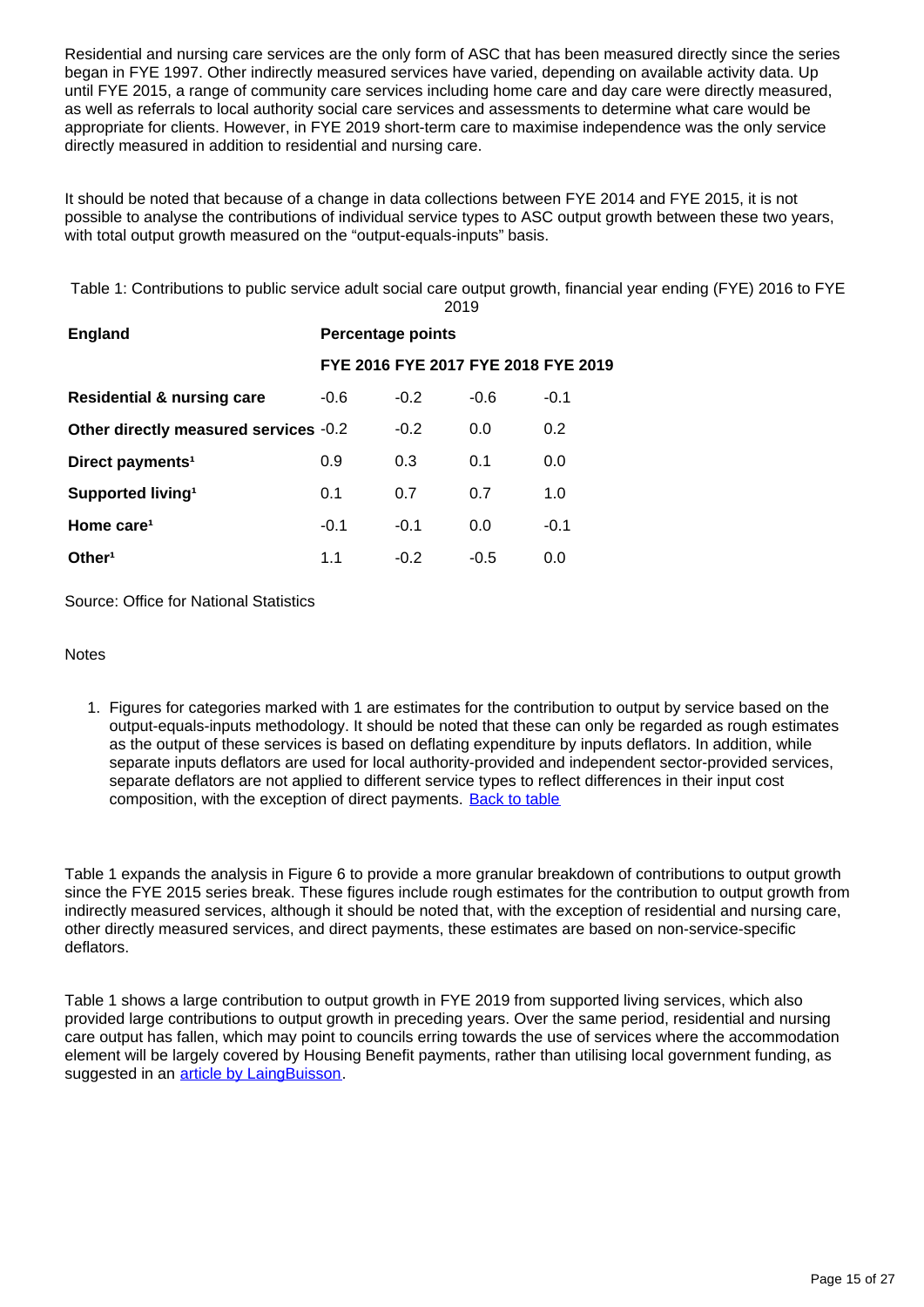Direct payments involve local authorities providing funding to care clients to enable them to arrange and pay for the care themselves, in place of the local authority commissioning the care for them. This often enables clients to receive a more personalised service tailored to their needs. Prior to FYE 2019, output growth for direct payments increased in each year in which they have been recorded over the series, but this growth rate has slowed in recent years and direct payments did not contribute to output growth in FYE 2019. The [King's Fund \(PDF, 969KB\)](https://www.kingsfund.org.uk/sites/default/files/2019-05/social-care-360-pdf.pdf?utm_source=website&utm_medium=social&utm_term=thekingsfund&utm_content=pdfreport&utm_campaign=socialcare360) reports that growth in the number of service users receiving direct payments has also stalled in recent years, but the reasons behind this slowdown are not fully understood.

### **Notes for: Output quantity**

- 1. More information on how care needs change with age is available from the **English Longitudinal Study on** [Ageing](https://www.ifs.org.uk/uploads/elsa/docs_w7/ELSA%20Wave%207%20report.pdf).
- 2. Long-term care expenditure accounts for services aimed at managing chronic health conditions related to long-term care dependency (including old-age and disability-related conditions) and reducing suffering where an improvement in health is not expected. This covers most ASC expenditure, but has a wider definition than ASC, while some ASC services, such as drug rehabilitation, are not included in long-term care expenditure in the health accounts.

## <span id="page-15-0"></span>**5 . Output quality**

Output can also be adjusted to take into consideration changes in the quality of the services provided. Qualityadjusted output growth is used to measure productivity growth in Section 2. The quality adjustment to adult social care (ASC) output is based on the concept of adjusted social care-related quality of life and produced using data from the Adult Social Care Survey (ASCS).

The quality adjustment measures changes in how well care clients' needs are met across domains of quality of life that are affected by social care<sup>1</sup>, while taking into account factors outside the control of ASC services which may also affect quality of life. This allows the changes in care clients' quality of life which are the result of changes in the quality of local authority-provided or arranged ASC services to be measured. More information on the methodology behind the quality adjustment is available in Public service productivity: adult social care, [sources and methods, 2019 update](https://www.ons.gov.uk/economy/economicoutputandproductivity/publicservicesproductivity/methodologies/publicserviceproductivityadultsocialcaresourcesandmethods2019update).

The ASCS data used to produce the quality adjustment are only available from financial year ending (FYE) 2011 onwards, and output before this cannot be quality adjusted. Furthermore, a change to the ASCS between FYE 2014 and FYE 2015 means that no quality change can be calculated for FYE 2015.

Figures derived from the ASCS for changes in the quality of ASC services should be regarded as estimates because of the nature of data collection in this sample survey. Issues related to use of the ASCS are discussed in [Section 9](https://www.ons.gov.uk/economy/economicoutputandproductivity/publicservicesproductivity/articles/publicserviceproductivityadultsocialcareengland/financialyearending2019#quality-and-methodology).

Figure 7 shows that before applying a quality adjustment, output fell by 5.3% between FYE 2011 and FYE 2019. However, when accounting for the increase in the quality of services provided, output fell by 1.7%. For the first five years in which quality was measured, the quality adjustment was positive, resulting in an increase to output, but the change in quality was negative in FYE 2018 and FYE 2019, decreasing output. In FYE 2018 this was coupled with a decrease in the quantity of output provided, whereas in FYE 2019 the fall in quality offset an increase in the quantity of output.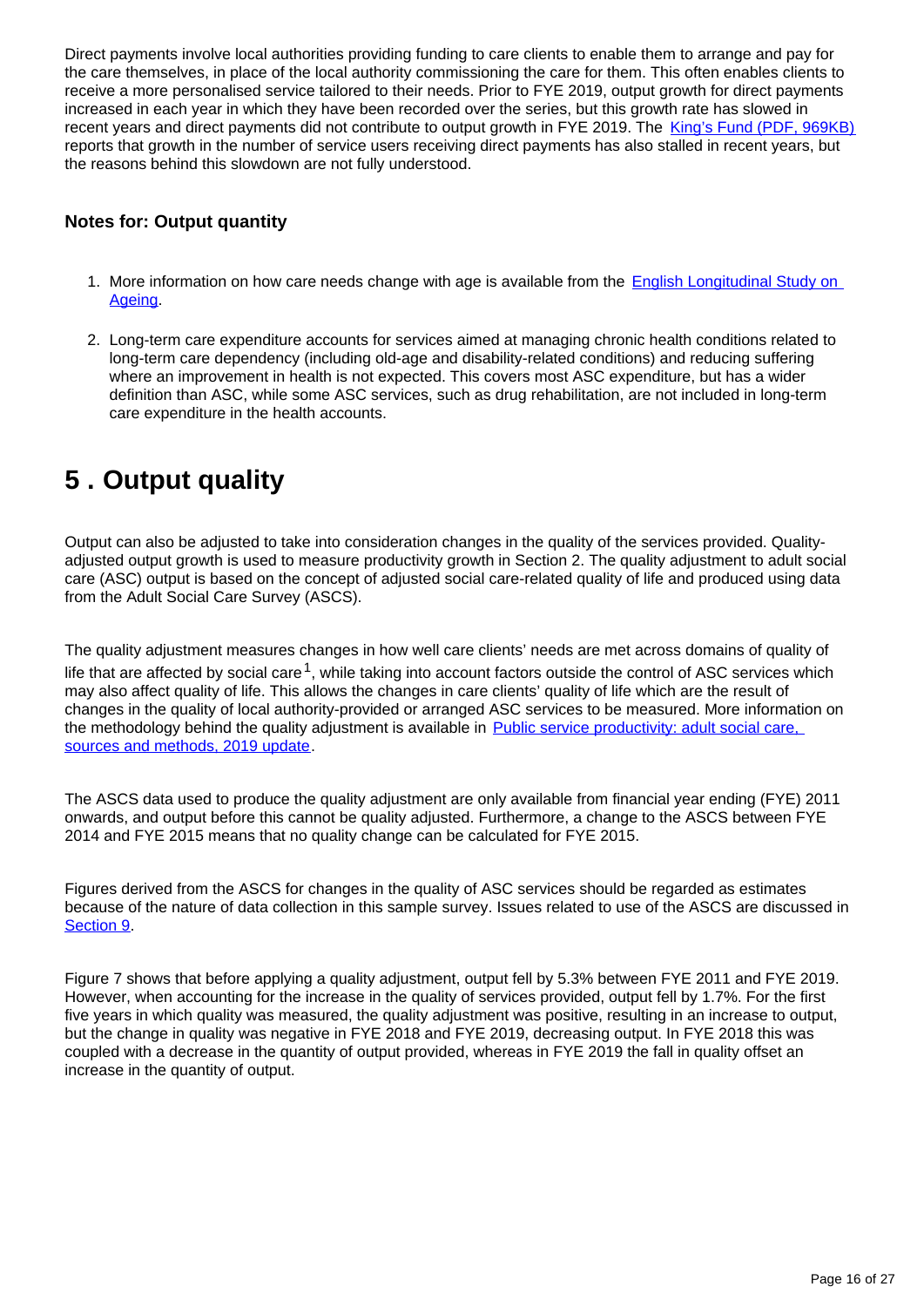#### **Figure 7: Quality adjustment has had a positive contribution to output, except in FYE 2018 and FYE 2019**



#### **Output quality adjustment, England, financial year ending (FYE) 2011 to FYE 2019**

#### **Source: Office for National Statistics**

#### **Notes:**

**adults**

1. Quality growth is not estimated for FYE 2015 because of a break in series.

| FYE 2019                           |                    |                    |                    |                    |                    |                    |                    |                      |  |  |  |
|------------------------------------|--------------------|--------------------|--------------------|--------------------|--------------------|--------------------|--------------------|----------------------|--|--|--|
| <b>England</b>                     |                    |                    |                    |                    |                    |                    |                    | Percentage<br>growth |  |  |  |
|                                    | <b>FYE</b><br>2012 | <b>FYE</b><br>2013 | <b>FYE</b><br>2014 | <b>FYE</b><br>2015 | <b>FYE</b><br>2016 | <b>FYE</b><br>2017 | <b>FYE</b><br>2018 | <b>FYE</b><br>2019   |  |  |  |
| <b>Overall quality adjustment</b>  | 2.5                | 0.2                | 0.7                | 0.0                | 0.5                | 0.9                | $-0.1$             | $-1.0$               |  |  |  |
| Residential and nursing care - all | 0.7                | 0.1                | $-0.6$             | 0.0                | 0.6                | 0.3                | $-0.4$             | $-0.6$               |  |  |  |

**Community care - all adults** 3.9 0.4 1.7 0.0 0.4 1.4 0.1 -1.2

**All social care - older adults** 1.8 0.8 0.0 0.0 0.0 1.1 0.0 -0.2

**All social care - working age adults** 3.1 -0.2 1.2 0.0 0.9 0.8 -0.2 -1.6

Table 2: Growth in components of adult social care output quality adjustment, financial year ending (FYE) 2012 to

# Notes

Source: Office for National Statistics

1. The aggregated quality adjustments for community care, older adults and working age adults in Table 1 differ from the quality adjustments as used in Sections 6 and 7 of this article. The quality adjustments in this table relate to all ASC services for these respective groups, whereas the quality adjustments in Sections 6 and 7 relate to the directly-measured components of these services only. [Back to table](#page-0-0)

2. No quality adjustment can be calculated for FYE 2015 due to a change in the data source. [Back to table](#page-0-0)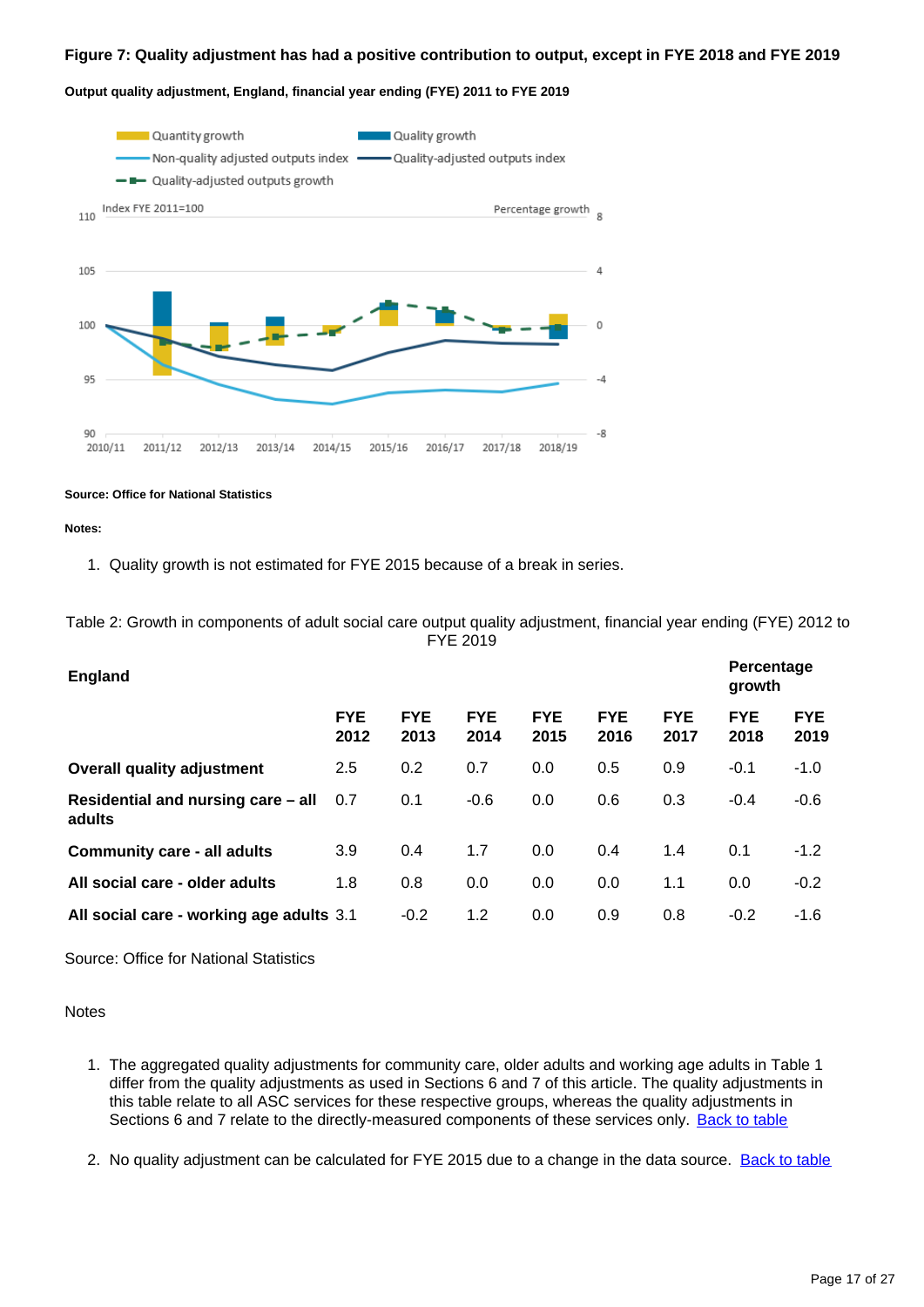In FYE 2019, the quality adjustment fell for residential and nursing care, and community care, particularly for clients with learning disabilities. However, the fall in quality was greater in community care.

Despite falls in quality in FYE 2019, overall, the quality adjustment reduced the fall in output between FYE 2011 and FYE 2019 from 5.3% to 1.7%. The positive effect of the quality adjustment on output indicates an increase in social care-related quality of life attributable to improved ASC service quality, although this should be interpreted with regard to the caveats highlighted in [Section 9](https://www.ons.gov.uk/economy/economicoutputandproductivity/publicservicesproductivity/articles/publicserviceproductivityadultsocialcareengland/financialyearending2019#quality-and-methodology).

### **When output is adjusted for quality, productivity fell by 0.2% between FYE 2011 and FYE 2019, however, without the quality adjustment it fell by 3.8%.**

While Figure 7 shows the effects of the quality adjustment on output, Figure 8 brings together adult social care (ASC) inputs and output quantity and quality for the period FYE 2011 to FYE 2019, the years for which the quality adjustment is available.

#### **Figure 8: Quality adjustment reduced the fall in productivity, except for the latest two years**

#### **Public service adult social care productivity, quality and non-quality adjusted, England, financial year ending (FYE) 1997 to FYE 2019**





#### **Notes:**

1. No productivity change is calculated for FYE 2015 because of a change of data source between this and the previous year.

When output is not adjusted for quality, ASC productivity is shown to have fallen over the period by 3.8%. However, if the change in quality of output is taken into consideration, productivity fell by just 0.2% over the same period. While the effects of the quality adjustment over the whole period have reduced the fall in productivity, the fall in output quality in FYE 2019 had the effect of reducing productivity further. In FYE 2019, productivity unadjusted for the quality of output fell by 0.4%, but this was increased to a fall of 1.4% when the quality of output was taken into consideration.

### **Notes for: Output quality**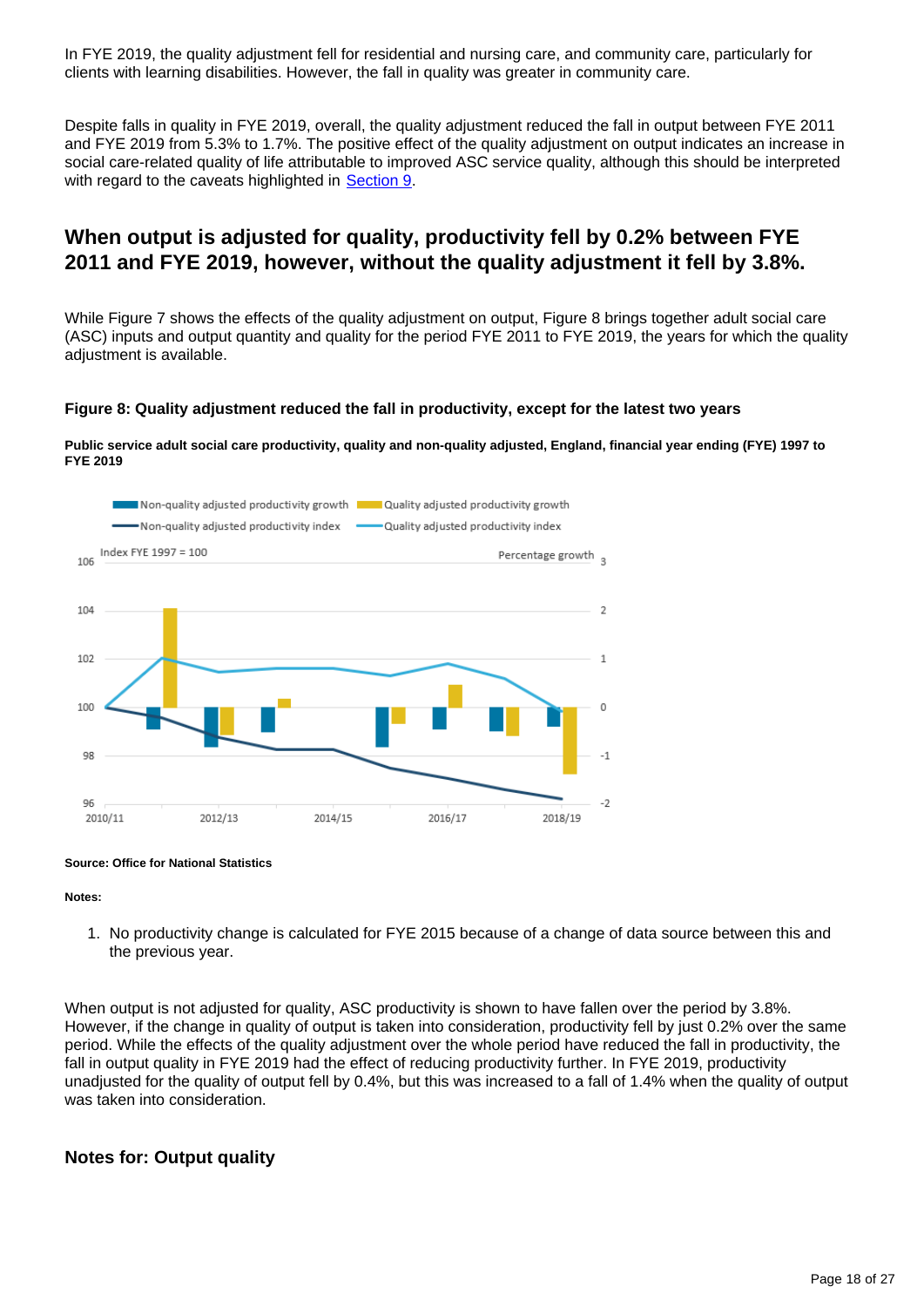1. The domains of quality of life used are those identified in the [Adult Social Care Outcomes Toolkit \(ASCOT\):](https://www.pssru.ac.uk/ascot/) control, personal care, food and nutrition, accommodation, safety, social participation, occupation, dignity.

## <span id="page-18-0"></span>**6 . Productivity in residential and nursing care**

While using both directly and indirectly measured output is necessary to ensure total output growth can be measured, the inclusion of indirectly measured output can reduce the scale of changes in the overall productivity measure. For example, where productivity is falling for both directly and indirectly measured services, but this fall can only be measured for directly measured services, the inclusion of indirectly measured output would result in an underestimation of the fall in productivity. This section analyses the main component of directly measured services – residential and nursing care – excluding the dampening effect of indirectly measured services.

As noted in [Section 4,](https://www.ons.gov.uk/economy/economicoutputandproductivity/publicservicesproductivity/articles/publicserviceproductivityadultsocialcareengland/financialyearending2019#output-quantity) where activity data are available, these are weighted by their costs to produce directly measured output. Directly measured output is preferred to that which is indirectly measured, as it enables the calculation of productivity change.

In FYE 2019, almost all directly measured output related to residential and nursing care  $1$ . This is also the only service type that is measured directly throughout the whole series, with the exception of FYE 2015, when there was a change in data collection and all output was indirectly measured. Residential and nursing care output is measured by the number of weeks of care provided, with separate weights given to different client age and support need groups, to account for differences in the cost of providing care to different groups of clients.

Services provided in residential and nursing care settings accounted for around one-third of adult social care (ASC) spending in FYE 2019 (Figure 9). This is down from around 45% of adult social care expenditure in FYE 1997. [The King's Fund \(PDF, 969KB\)](https://www.kingsfund.org.uk/sites/default/files/2019-05/social-care-360-pdf.pdf?utm_source=website&utm_medium=social&utm_term=thekingsfund&utm_content=pdfreport&utm_campaign=socialcare360) notes that home-based care is often preferable for clients and typically requires less expenditure than residential and nursing care, which may help to explain the fall in spending on residential and nursing care as a share of ASC services. In addition, the [Personal Social Services Research Unit](https://www.pssru.ac.uk/pub/5331.pdf)  [\(PDF, 333.11KB\)](https://www.pssru.ac.uk/pub/5331.pdf) report that the introduction of personal budgets, in particular, is seen as a means of placing the client and their family at the centre of the decision-making regarding their care needs, and as a more costeffective form of care from the perspective of care-related quality of life.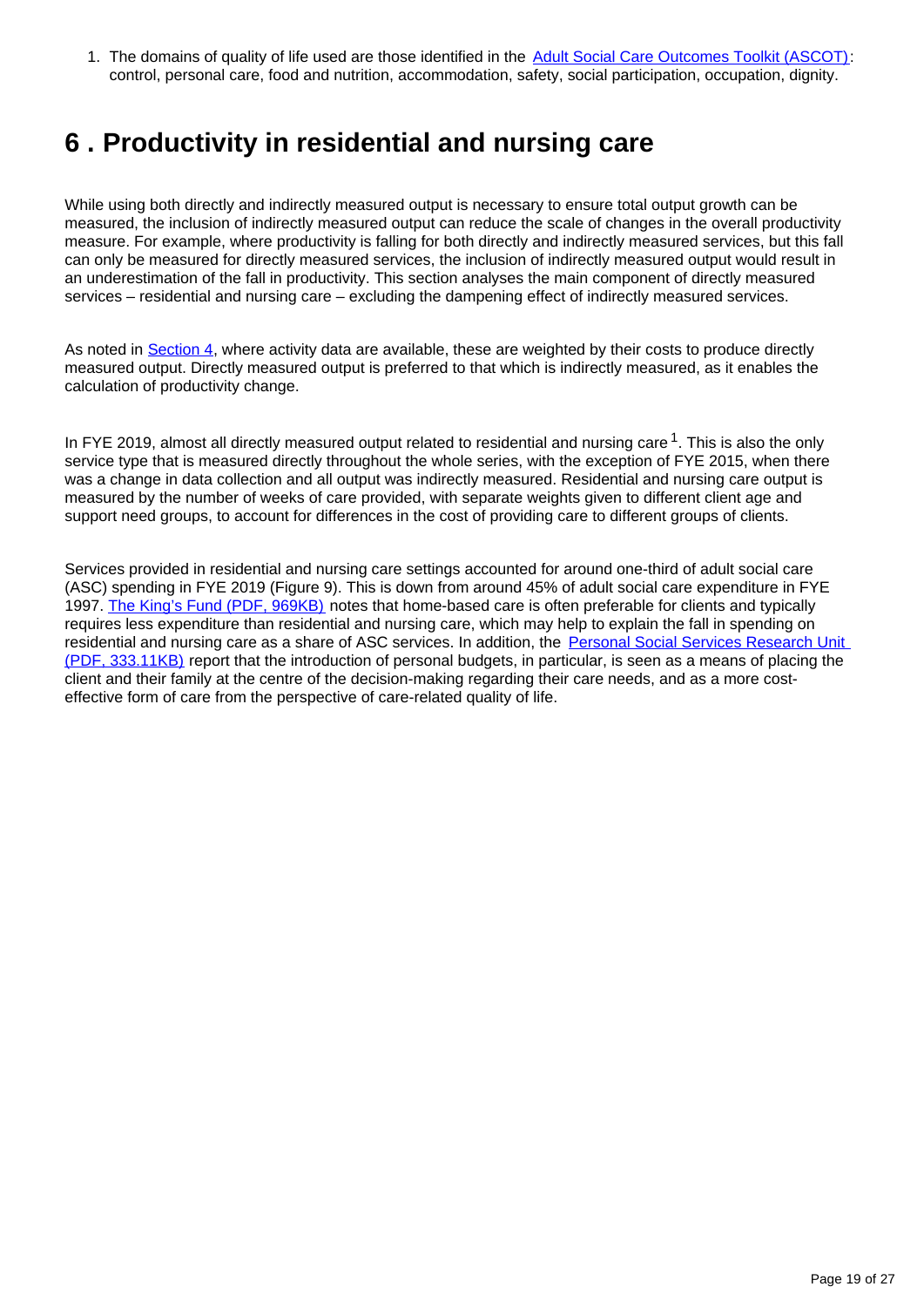#### **Figure 9: Expenditure on residential and nursing care accounted for around one-third of public ASC spending in FYE 2019**

**Percentage of public adult social care expenditure on residential and nursing care, England, financial year ending (FYE) 1997 to FYE 2019**

New da Figure 9: Expenditure on residential and nursing care introdu accounted for around one-third of public ASC spending in FYE 2019

Percentage of public adult social care expenditure on residential and nursing care, England, financial vear ending (FYE) 1997 to FYE 2019



**Source: Office for National Statistics**

**Notes:**

1. There is a break in series between FYE 2014 and FYE 2015 because of a change of data collection.

### **Residential and nursing care productivity fell by 2.2% in FYE 2019, the fourth consecutive year of falling productivity**

Residential and nursing care productivity fell by 2.2% in FYE 2019, continuing the trend of falling productivity in the financial years ending 2016, 2017 and 2018. The fall in productivity in FYE 2019 was a result of inputs growing and output decreasing. A fall in the quantity of output produced was exacerbated by a decline in the quality of services provided.

Further discussion on why productivity may have fallen is available in [Section 2](https://www.ons.gov.uk/economy/economicoutputandproductivity/publicservicesproductivity/articles/publicserviceproductivityadultsocialcareengland/financialyearending2019#productivity).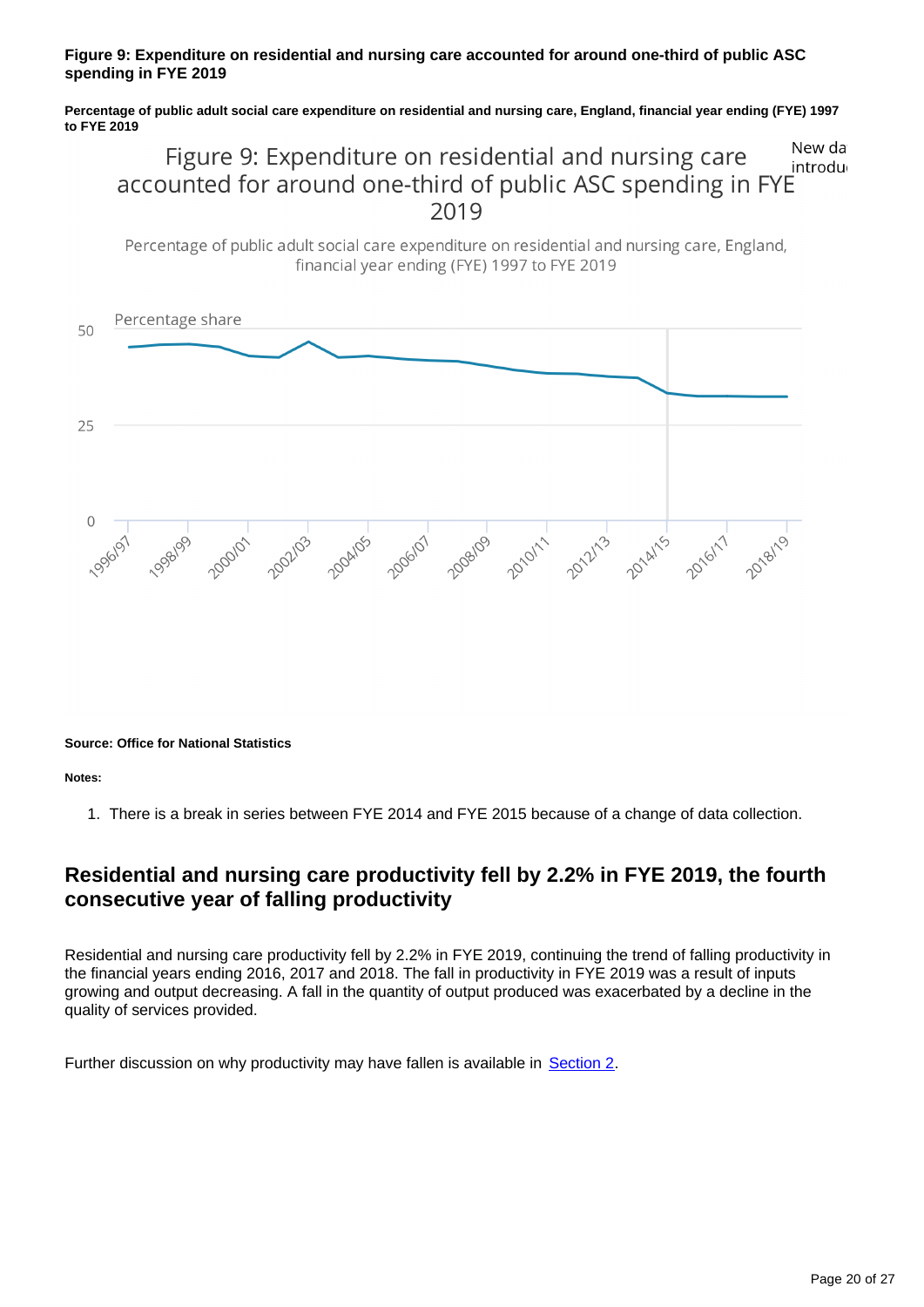#### **Figure 10: The quantity of residential and nursing care services provided in FYE 2019 was lower than in FYE 1997, despite higher inputs**

**Public service residential and nursing care; inputs, and quality adjusted and non-quality adjusted output and productivity, England, financial year ending (FYE) 1997 to FYE 2019**

## Figure 10: The quantity of residential and nursing care services provided in FYE 2019 was lower than in FYE 1997, despite higher inputs

Public service residential and nursing care; inputs, and quality adjusted and non-quality adjusted output and productivity. England, financial year ending (FYE) 1997 to FYE 2019



#### **Source: Office for National Statistics**

#### **Notes:**

1. No productivity change is calculated for FYE 2015 because of a change of data source between this and the previous year.

In FYE 2019, non-quality adjusted residential and nursing care productivity fell by 1.6%. Including the quality adjustment resulted in the fall increasing to 2.2%. This reflects the negative effect of quality in FYE 2019 on output, where non-quality adjusted output fell by 0.4%, but after including changes in quality, output fell by 1.0%. Productivity fell in both instances, as alongside the fall in output, inputs increased.

The quantity of output produced also fell in FYE 2016 to FYE 2018. In FYE 2016 and FYE 2017 this fall in activity was partially offset by increases in the quality of services provided, but in FYE 2018 the quality of output produced also fell, as in FYE 2019.

In FYE 2019, the quantity of residential and nursing care services provided was 1.7% lower than in FYE 1997. Over the same period, the amount of inputs used was 20.2% higher in FYE 2019 compared with FYE 1997. The overall impact of the quality adjustment on residential and nursing care productivity has been minor, with productivity at the same level in FYE 2019 relative to FYE 1997 whether quality adjusted or non-quality adjusted.

#### **Notes for: Productivity in residential and nursing care**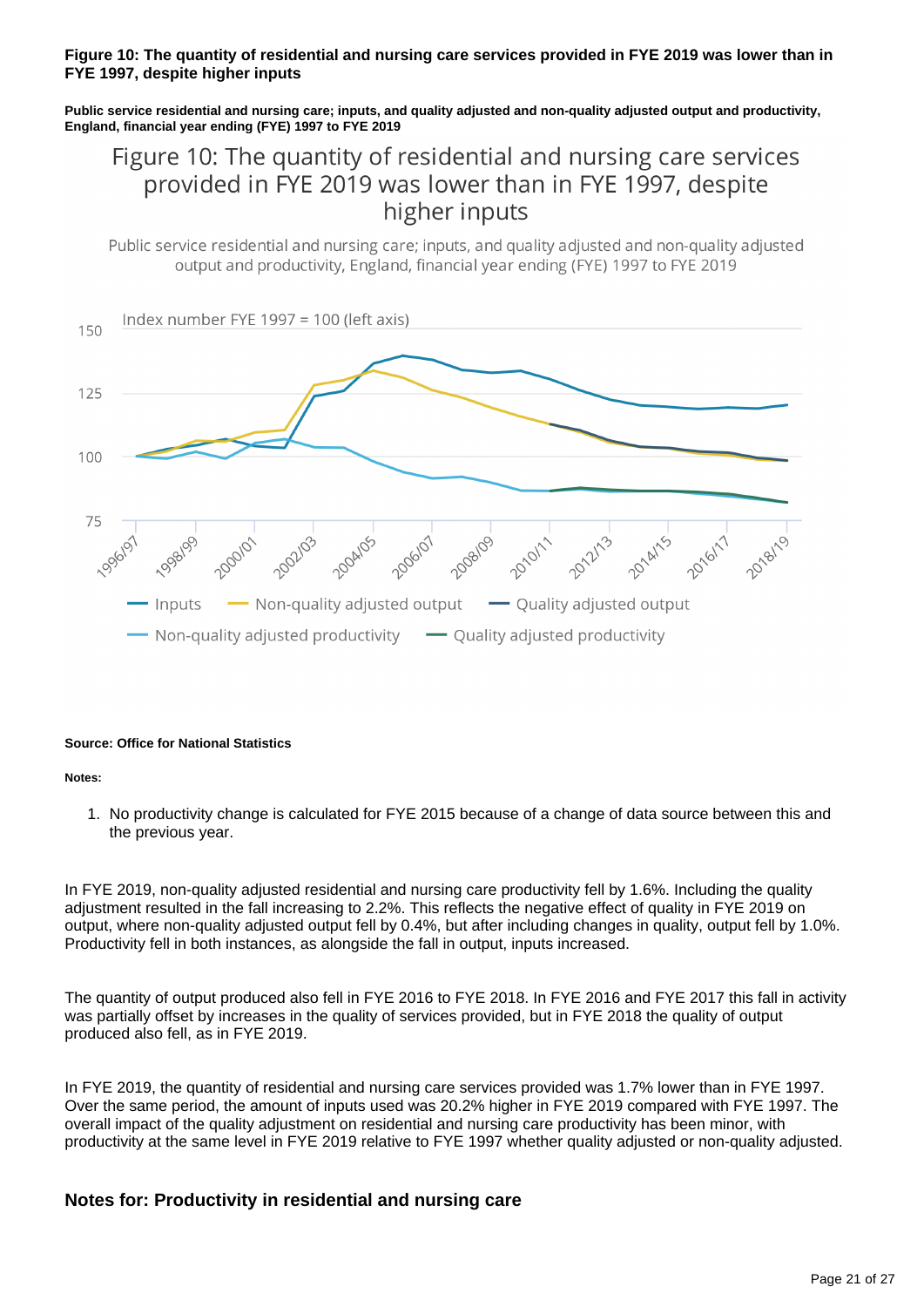1. In FYE 2019, 91% of directly measured output was residential and nursing care, and 9% short-term care.

# <span id="page-21-0"></span>**7 . Productivity by client age group**

This section analyses the productivity of adult social care (ASC) services by the two main client age group classifications used by NHS Digital: working-age clients (those aged 18 to 64 years) and older clients (those aged 65 years and over). For comparability, both series measure only services for which activity data are available  $^1$ , because of the methodological issues mentioned in [Section 6](https://www.ons.gov.uk/economy/economicoutputandproductivity/publicservicesproductivity/articles/publicserviceproductivityadultsocialcareengland/financialyearending2019#productivity-in-residential-and-nursing-care).

The reasons why older and working-age clients need social care support are often different. In FYE 2019, the majority of spending on services for older adults was to provide support for physical disabilities, whereas the majority of spending on services for working-age adults was to provide support for learning disabilities.

Productivity has fallen for ASC services for both age groups over the period FYE 1997 to FYE 2019, although it has fallen more for working-age clients' services (Figure 11). The fall in productivity for older adults' services is partly because of a fall in output and an increase in inputs, whereas for working-age clients' services, both inputs and output grew over the period, but growth in inputs was stronger.

Between FYE 2011 and FYE 2018, this pattern reversed, with productivity levels falling less for working-age clients' services. During this period, both inputs and output fell for services for working-age clients, but the fall in output was slightly larger. The quality adjustment over this period has had an overall positive effect on the change in output, with the overall effect greater for working-age clients' services.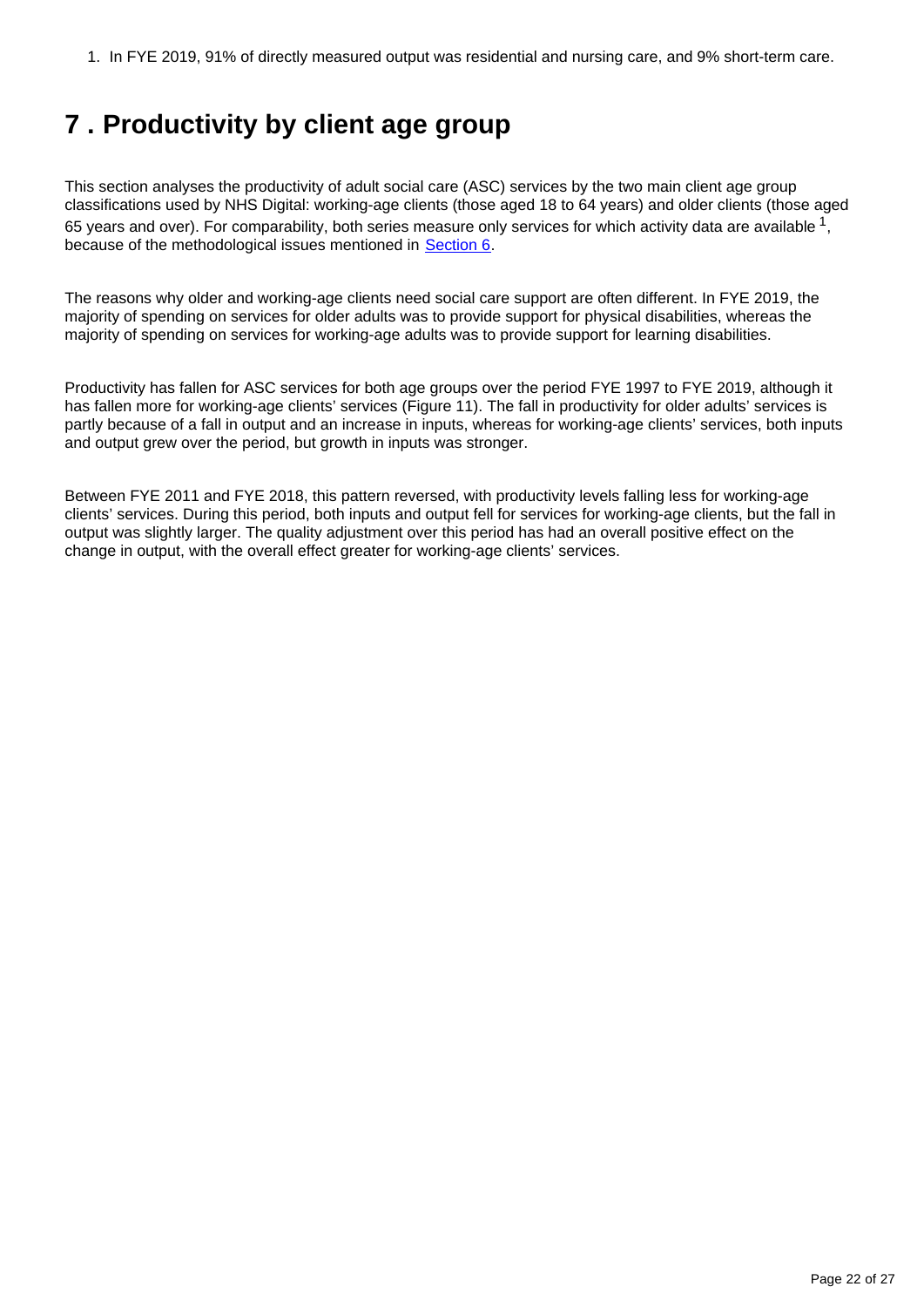#### **Figure 11: Over the whole time series, the productivity of working-age adults' care fell by more than older adults' care**

#### **Quality and non-quality adjusted productivity for older adult and working age adult services, directly-measured ASC services only, England, financial year ending (FYE) 1997 to FYE 2019**

## Figure 11: Over the whole time series, the productivity of working-age adults' care fell by more than older adults' care

Ouality and non-quality adjusted productivity for older adult and working age adult services. directly-measured ASC services only, England, financial year ending (FYE) 1997 to FYE 2019



#### **Source: Office for National Statistics**

#### **Notes:**

1. No productivity change is calculated for FYE 2015 because of a change of data source between this and the previous year.

However, in FYE 2019, productivity in services for working-age adults fell by 2.0% compared with 1.4% in services for older clients. The productivity fall for working-age adults in FYE 2019 was driven by a decrease in the quality of output, particularly for clients with learning disabilities, which represents the majority of spending on working-age clients. By contrast, the fall in productivity in services for older adults was mostly driven by the volume of inputs used increasing at a faster rate than the amount of output provided.

It should be noted that the same deflators are applied to the inputs for both age groups and this may be a source of some of the difference in these productivity series, as the higher cost of services for adults with learning disabilities is partly because of their more labour-intensive nature.

### **Notes for: Productivity by client age group**

1. Services for which output is measured directly and by age band are: residential and nursing care for the whole series; day care and referrals and assessments until FYE 2014; and short-term care to maximise independence from FYE 2015 to FYE 2017 and in FYE 2019.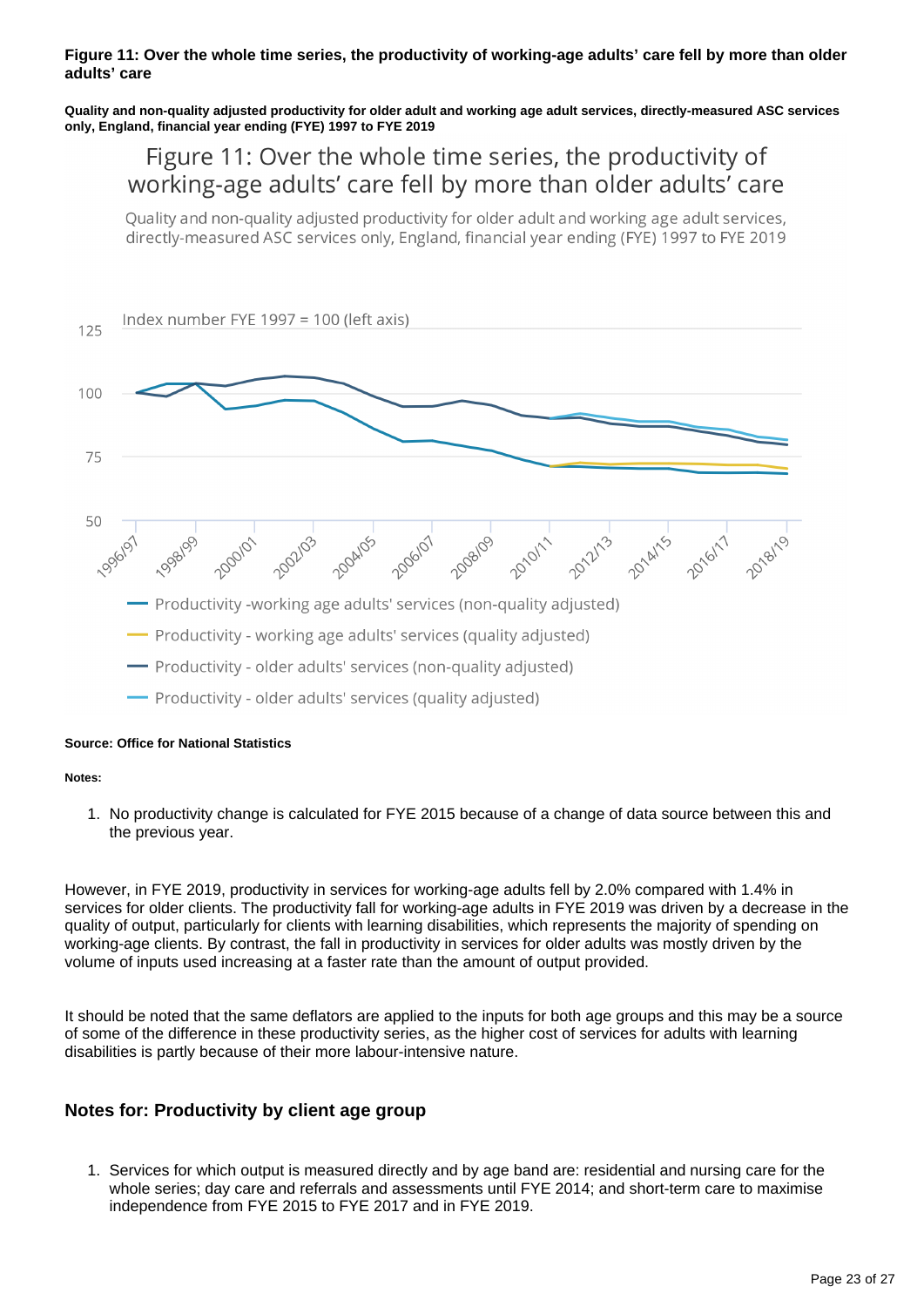# <span id="page-23-0"></span>**8 . Revisions**

Figure 12 shows how the adult social care (ASC) productivity series has been revised since the last edition, [Public service productivity: adult social care, England, financial year ending 2018](https://www.ons.gov.uk/economy/economicoutputandproductivity/publicservicesproductivity/articles/publicserviceproductivityadultsocialcareengland/financialyearending2018).

#### **Figure 12: Productivity growth was revised by no more than 0.1 percentage points in any given year**

**Revisions to public service adult social care productivity, England, financial year ending (FYE) 1997 to FYE 2019**



#### **Source: Office for National Statistics**

**Notes:**

1. No productivity change is calculated for FYE 2015 because of a change of data source between this and the previous year. 2. Quality adjustment applies after FYE 2011.

Productivity growth was revised by no more than 0.1 percentage points in any given year, when comparing with figures published in last year's bulletin.

There are two main sources of revisions in the data.

Firstly, estimates of local authority capital consumption in the inputs incorporate methodological improvements to the estimation of this element in the national accounts, including a [review of asset lives.](https://www.ons.gov.uk/economy/nationalaccounts/uksectoraccounts/articles/nationalaccountsarticles/changestothecapitalstockestimationmethodsforbluebook2019) These data reflect changes that were included in [Blue Book 2019](https://www.ons.gov.uk/economy/grossdomesticproductgdp/compendium/unitedkingdomnationalaccountsthebluebook/2019). These changes result in inputs growth being revised down and therefore productivity growth being revised up.

Secondly, the deflators used in independent sector intermediate consumption have been revised using updated expenditure data from LaingBuisson and the UK Home Care Association. The ratio of the cost of intermediate goods and services to labour for independent sector-provided services was also revised using these more recent data.

While these changes mainly affect ASC inputs, they will also revise estimates of ASC output, as a share of output is measured indirectly through the "output-equals-inputs" approach.

# <span id="page-23-1"></span>**9 . Quality and methodology**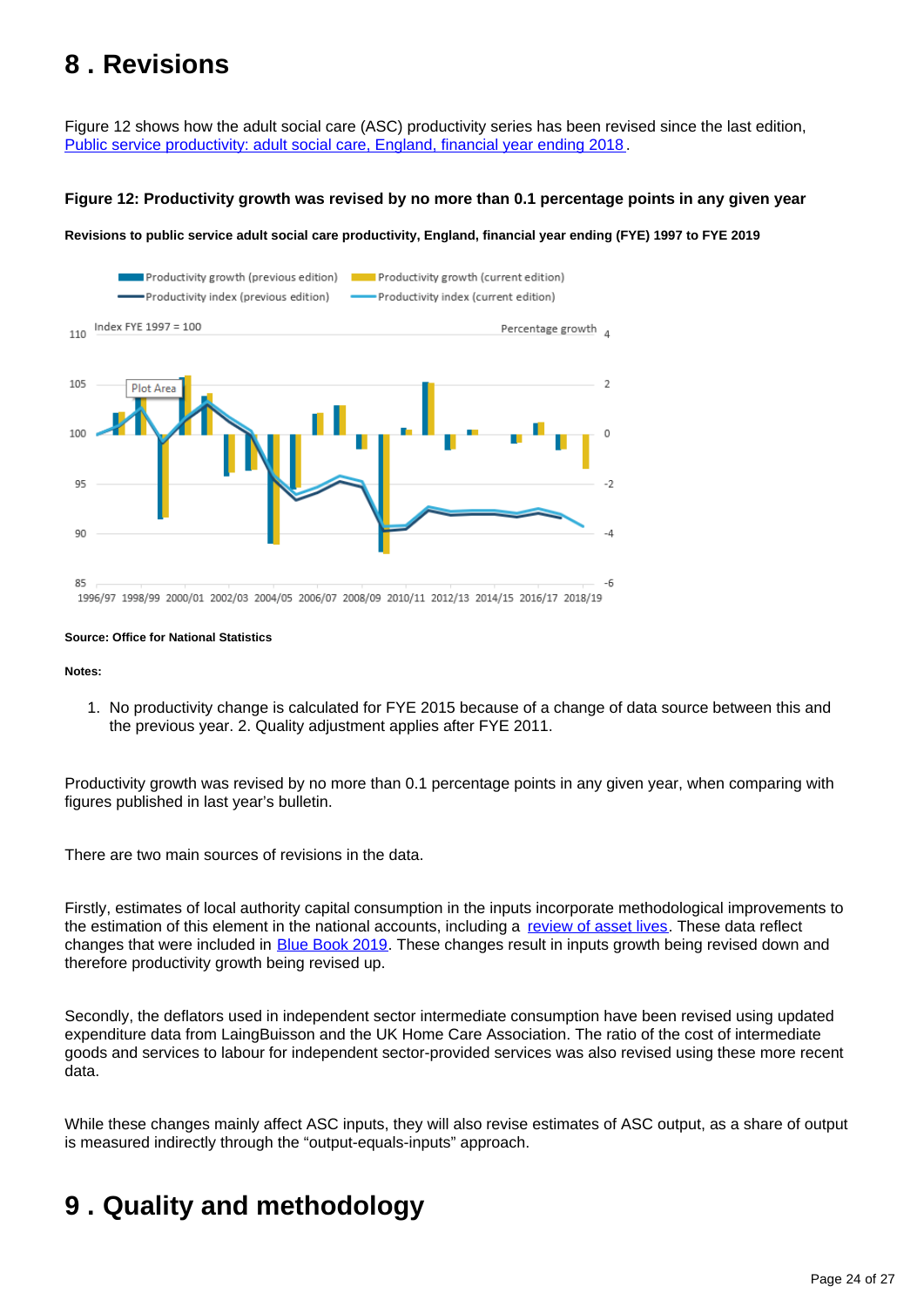### **How do we measure productivity?**

Public service productivity is estimated by comparing growth in the total quantity of inputs used with growth in the total quantity of output provided, adjusted for the quality of this output. If the growth rate of output exceeds the growth rate of inputs, productivity increases, meaning that more output is being provided for each unit of input. Conversely, if the growth rate of inputs exceeds the growth rate of output, then public service productivity will fall, indicating that less output is being provided for each unit of input.

Inputs are composed of labour, goods and services, and capital consumption, and are measured on a volume basis using expenditure adjusted for the specific input cost inflation rates faced by adult social care (ASC) services.

Quantity output is measured as the number of individual activities performed weighted by their cost, where activity data are available. Where activity data are not available, output is measured using the equivalent deflated expenditure data as inputs. A quality adjustment is applied to output to account for changes in service quality.

While these productivity estimates provide a measure of the amount of output that is provided for each unit of input, they do not measure value for money, whether inputs have been obtained for the lowest possible cost, or whether most appropriate forms of care have been used.

### **What do we mean by adult social care?**

This publication focuses on adult social care (ASC). ASC services provide care and support to adults with learning or physical disabilities, adults with mental health problems, drug and alcohol misusers, and carers. ASC services include:

- placements in residential and nursing care
- provision of home care services
- day care services
- supported living and accommodation
- "Meals on wheels"
- equipment and home adaptions
- care assessments and support services

### **What do we mean by public service?**

The term "public service" is used, as this publication only covers publicly funded ASC services, with public funding covering both local authority funding and contributions from the NHS (from financial year ending (FYE) 2005 onwards). Privately funded ASC services are excluded from input, outputs and productivity. However, publicly funded services provided by independent sector providers are included.

### **How have data sources changed over time?**

There have been several changes in the data sources over time: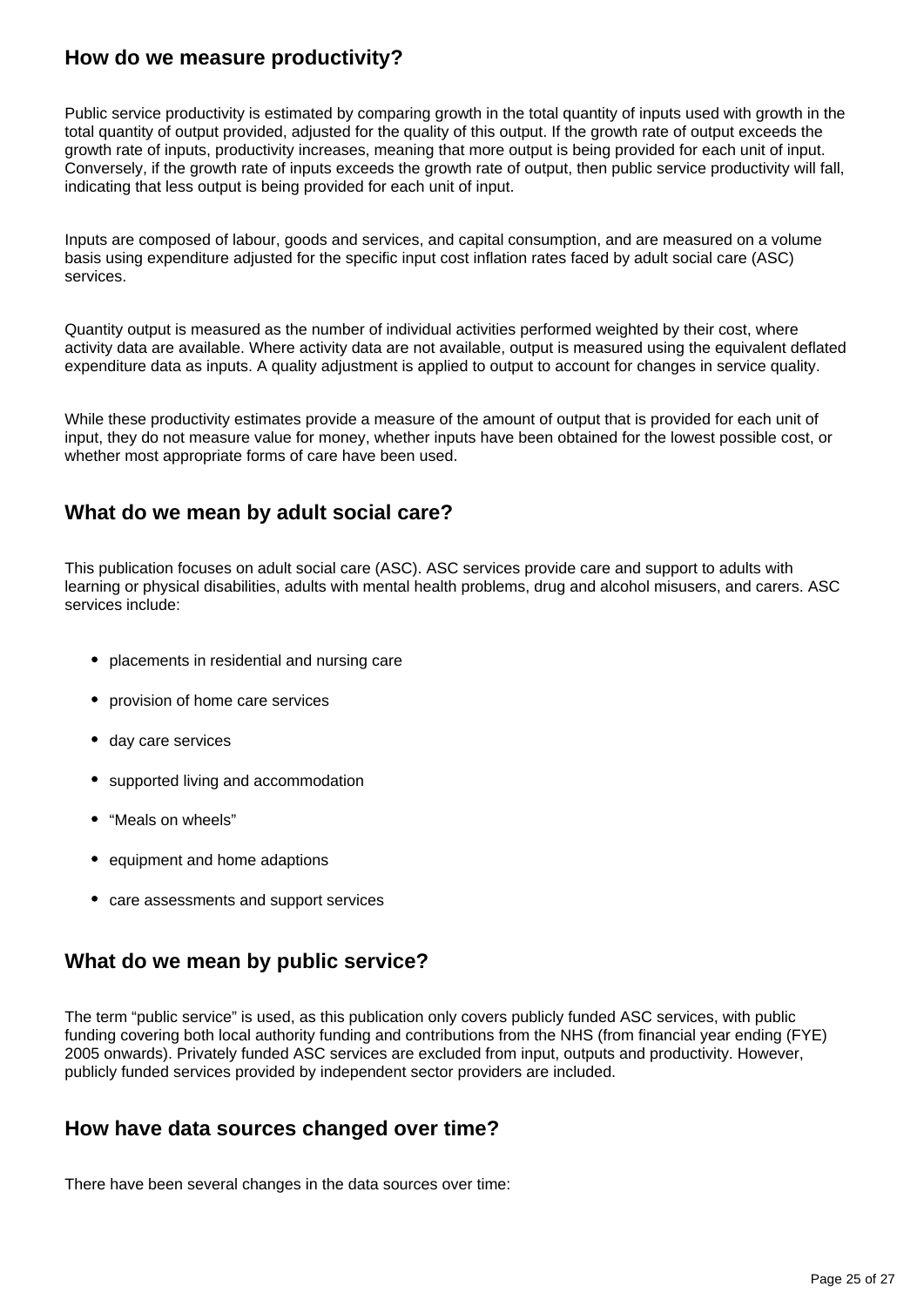- Data on funding for social care received by local authorities from the NHS was not available prior to FYE 2005; local authority-provided or -arranged social care activity funded by the NHS is only incorporated in the growth of inputs and output from FYE 2005 onwards.
- The source for the quality adjustment, the Adult Social Care Survey, was introduced in FYE 2011, and so the quality adjustment is first applied to output growth between the years FYE 2011 and FYE 2012.
- There was a change in how social care data were collected between FYE 2014 and FYE 2015 which affected financial, activity, and quality data; as a result, changes in productivity and the quality adjustment cannot be measured, and output is assumed to grow at the same rate as inputs between these two years.
- From FYE 2014 onwards, activity data are not available for referrals and assessments and community care services, such as home care and day care and so output is assumed to be equal to inputs, and productivity changes cannot be estimated after FYE 2014 for these services.
- A change in the unit of activity used to record short-term care to maximise independence between FYE 2017 and FYE 2018 meant that changes in the productivity of short-term care could not be measured between these years; as two consecutive years of the new activity data exist for FYE 2018 and FYE 2019, this can once more be directly measured output.

Because of the use of chain-linking to produce input and output indices, these changes do not result in a jump in the level of input and output indices. The chain-linking methodology used to construct the output and inputs indices means that the indices are constructed from a series of growth rates between consecutive pairs of years. As a result, where there are changes in how some of the data are reported, these do not result in step-changes in the level of inputs or output. More information can be found in Methodology Notes: Annual chain-linking (PDF, [58.02KB\)](https://www.ons.gov.uk/ons/rel/elmr/economic-trends--discontinued-/no--630--may-2006/methodological-note--annual-chain-linking.pdf).

### **What data quality issues should users be aware of?**

As noted in [Section 5,](https://www.ons.gov.uk/economy/economicoutputandproductivity/publicservicesproductivity/articles/publicserviceproductivityadultsocialcareengland/financialyearending2019#output-quality) the quality adjustment is produced using data from a sample survey – the Adult Social Care Survey (ASCS) – and figures produced from this survey should be regarded as estimates. As detailed in the [Data quality report for the ASCS \(PDF, 676KB\),](https://files.digital.nhs.uk/0E/5F058D/pss-ascs-eng-1819_Data_Quality_report.pdf) users of this data should be aware of several issues affecting the data.

Firstly, as users selected to complete the ASCS are not compelled to do so, the size of the sample of users achieved by the ASCS is much lower than the sample originally selected. In recent years, response rates have fallen to around 32%. If there are systematic differences in the perceived quality of care between those who choose to complete the survey and those who do not, the results could be biased.

Another issue is that, to enable the survey to be representative of as many care users as possible, care users are permitted to receive help in completing the survey. Where necessary, help from friends or family members is recommended, but help from care workers is also permitted, and respondents receiving help from care workers account for around a quarter of the total. This may introduce a further bias into the data, as analysis of the data carried out by NHS Digital suggests respondents report higher quality of life when completing the survey with the support of a care worker.

Furthermore, as the survey is administered by local authorities directly, there are some variations in how it is administered. NHS Digital reports instances where local authorities have deviated from the survey guidance in its [Data Quality Statement](https://files.digital.nhs.uk/0E/5F058D/pss-ascs-eng-1819_Data_Quality_report.pdf).